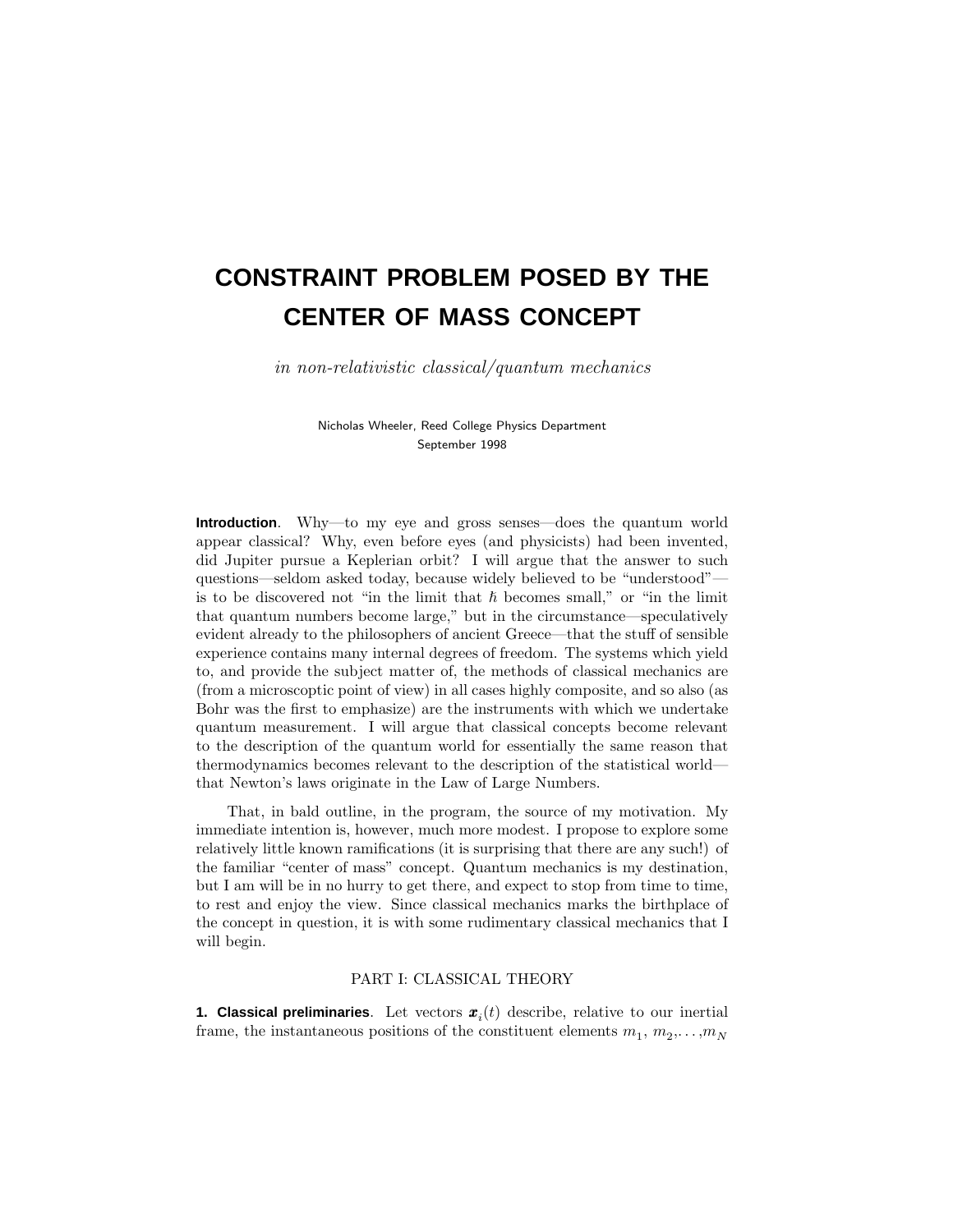of some *N*-body system. To describe the motion of the system we might write

$$
m_i \ddot{\boldsymbol{x}}_i = \boldsymbol{F}_i + \sum_j \boldsymbol{F}_{ij} \qquad : \quad i = 1, 2, \dots, N \tag{1}
$$

on the presumption (soon to be relaxed) that the particles interact only pairwise:

 $\mathbf{F}_i \equiv$  force externally impressed upon  $m_i$ 

 $\mathbf{F}_{ij}$  ≡ force exerted upon  $m_i$  by  $m_j$  (vanishes when  $i = j$ )

Newton's 3rd Law is standardly interpreted to state that

$$
\boldsymbol{F}_{ij} + \boldsymbol{F}_{ji} = \mathbf{0} \quad : \quad \text{``action} = \text{reaction''} \tag{2}
$$

and permits one to draw from  $\sum_i(1)$  the mathematical conclusion that

$$
\frac{d^2}{dt^2} \left\{ \sum m_i \boldsymbol{x}_i \right\} = \boldsymbol{F}
$$
\n
$$
\boldsymbol{F} \equiv \sum \boldsymbol{F}_i = \text{net externally impressed force}
$$
\n(3)

It is this elementary statetment which standardly motivates the introduction of the "center of mass"

$$
\mathbf{X} \equiv \frac{1}{M} \sum m_i \mathbf{x}_i
$$
  

$$
M \equiv \sum m_i = \text{total mass of the system}
$$
 (4)

Returning with  $(4)$  to  $(3)$  one has

$$
M\ddot{\mathbf{X}} = \mathbf{F} \tag{5}
$$

from which all reference to the internal forces has disappeared; the center of mass moves as if the system mass were lumped there, and subjected to the net impressed force.

The argument which led to (5) is so elementary, and the result itself basic to our intuitive understanding of such a range of physical problems, that we tend to forget a point which will acquire increasing importance as we proceed: the center of mass is a mathematical object—a fiction—that lives only in the world of ideas. One cannot "tie a string to the center of mass" any more than one can tie a string to a puff of smoke,<sup>1</sup> and it becomes "visible" only to the mind's eye, inferentially. It cannot (formally perhaps, but certain not in any instrumental sense) be reckoned among the "observables" of many-body dynamics.

 $1$  In this respect, rigid bodies with the (exceptional) property that the center of mass lies exposed on the surface provide an exception to the rule.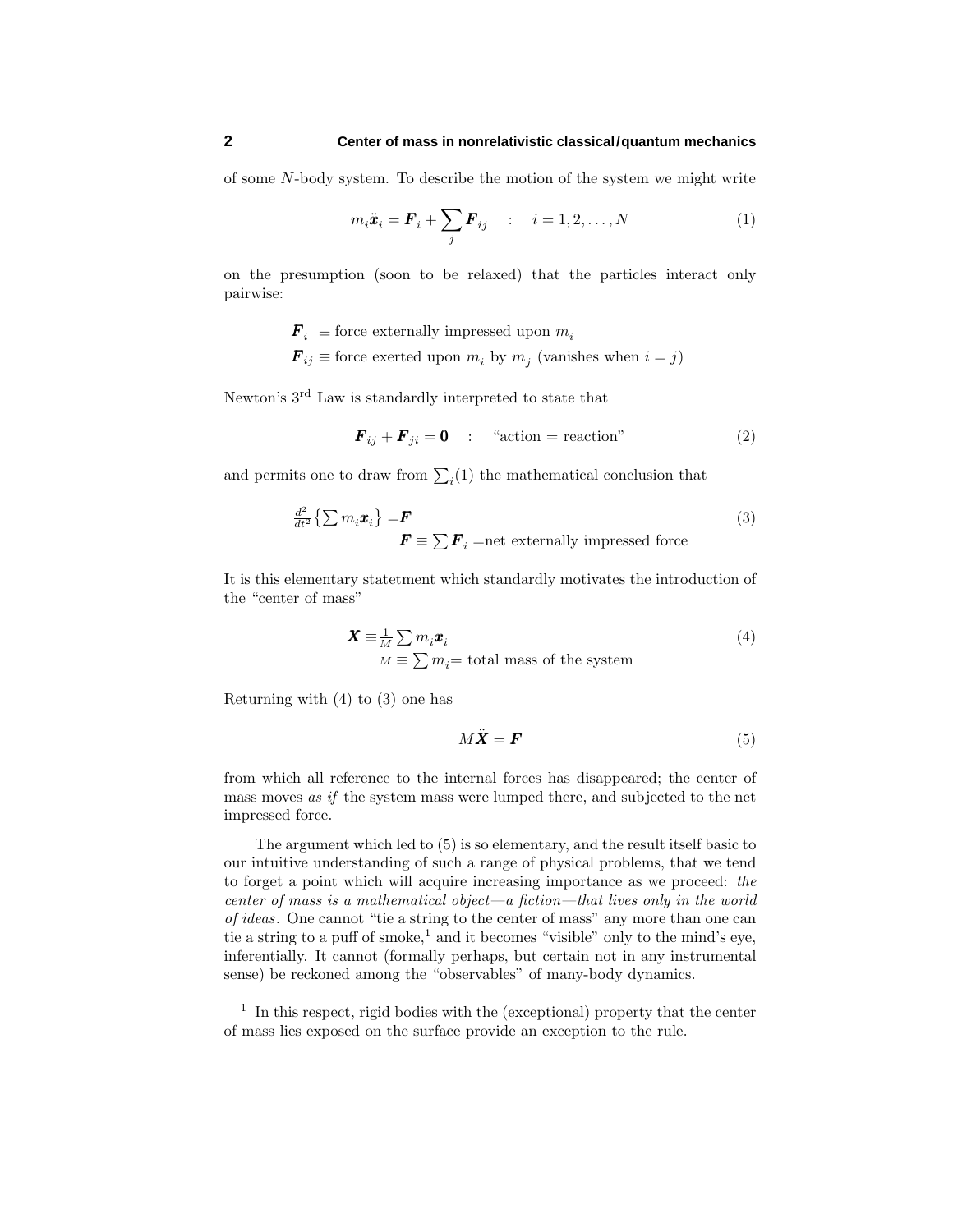### **Classical preliminaries 3**

It is obvious but seldom remarked that the definition (4) is in fact not forced upon us by our desire to get from (3) to (5); we would have enjoyed equal success had we written

$$
\pmb{X}\equiv\tfrac{1}{M}\sum m_i\pmb{x}_i+\pmb{a}+\pmb{b}t
$$

with **a** and **b** arbitrary. It is from certain collateral lines of argument, designed to achieve certain "splitting theorems," that we are led to set  $\mathbf{a} = \mathbf{b} = 0$ . Turning now to review of those*...*

Let  $\mathbf{x}(t)$  describe some abritrarily moving point, at which we have erected a translated (and generally noninertial) moving copy of our inertial Cartesian frame. Writing

$$
\pmb{x}_i = \pmb{\mathfrak{X}} + \pmb{r}_i
$$

we observe that the kinetic energy of our *N*-particle system can be described

$$
\tfrac{1}{2}\textstyle\sum m_i\dot{\pmb{x}}_{i}\!\cdot\!\dot{\pmb{x}}_{i}=\tfrac{1}{2}M\dot{\pmb{X}}\!\cdot\!\dot{\pmb{X}}\!\cdot\!\dot{\pmb{X}}\!+\!\dot{\pmb{X}}\!\cdot\!\big\{\sum m_i\dot{\pmb{r}}_{i}\big\}+\tfrac{1}{2}\sum m_i\dot{\pmb{r}}_{i}\!\cdot\!\dot{\pmb{r}}_{i}
$$

and that the cross term  $\{\text{etc.}\}\$  would vanish if it were the case that

$$
\textstyle\sum m_i\dot{\pmb{x}}_i = M\dot{\pmb{X}}
$$

which entails  $\mathbf{x} \equiv \frac{1}{M} \sum m_i \mathbf{x}_i + \mathbf{a}$ . Looking in this same spirit to the *angular* momentum of the system, we have

$$
\textstyle \sum m_i \textbf{\textit{x}}_i \times \dot{\textbf{\textit{x}}}_i = M \textbf{\textit{X}} \times \dot{\textbf{\textit{X}}} + \textbf{\textit{X}} \times \left\{ \sum m_i \dot{\textbf{\textit{r}}}_i \right\} + \left\{ \sum m_i \textbf{\textit{r}}_i \right\} \times \dot{\textbf{\textit{X}}} + \sum m_i \textbf{\textit{r}}_i \times \dot{\textbf{\textit{r}}}_i
$$

and find that to eliminate both cross terms we are (if unwilling to impose restrictions on the motion of  $\mathfrak{X}$ ) obligated to set  $\boldsymbol{a} = \mathbf{0}$ ; i.e., to assume that  $\mathfrak{X}$ moves in such a way as to yield

$$
\textstyle \sum m_i \bm{r}_i = \bm{0} \quad \Longleftrightarrow \quad \sum m_i \bm{x}_i = M \bm{\mathfrak{X}}
$$

But we have at this point enforcedly obtained  $\mathfrak{X} \to$  center of mass  $\mathfrak{X}$ , as defined at (4).

Abandoning temporarily all reference to  $\mathfrak X$  (which has served its immediate purpose), I linger to recast some of the preceding results; i.e., to render them in the form in which they are most commonly (and usefully) encountered. We observe that (5) can be written

$$
\mathbf{F} = \dot{\mathbf{P}} \quad \text{with} \quad \mathbf{P} \equiv M\dot{\mathbf{X}} \\
= \sum m_i \dot{\mathbf{x}}_i \\
= \sum \mathbf{p}_i \\
= \text{total linear momentum of the system}
$$
\n(6)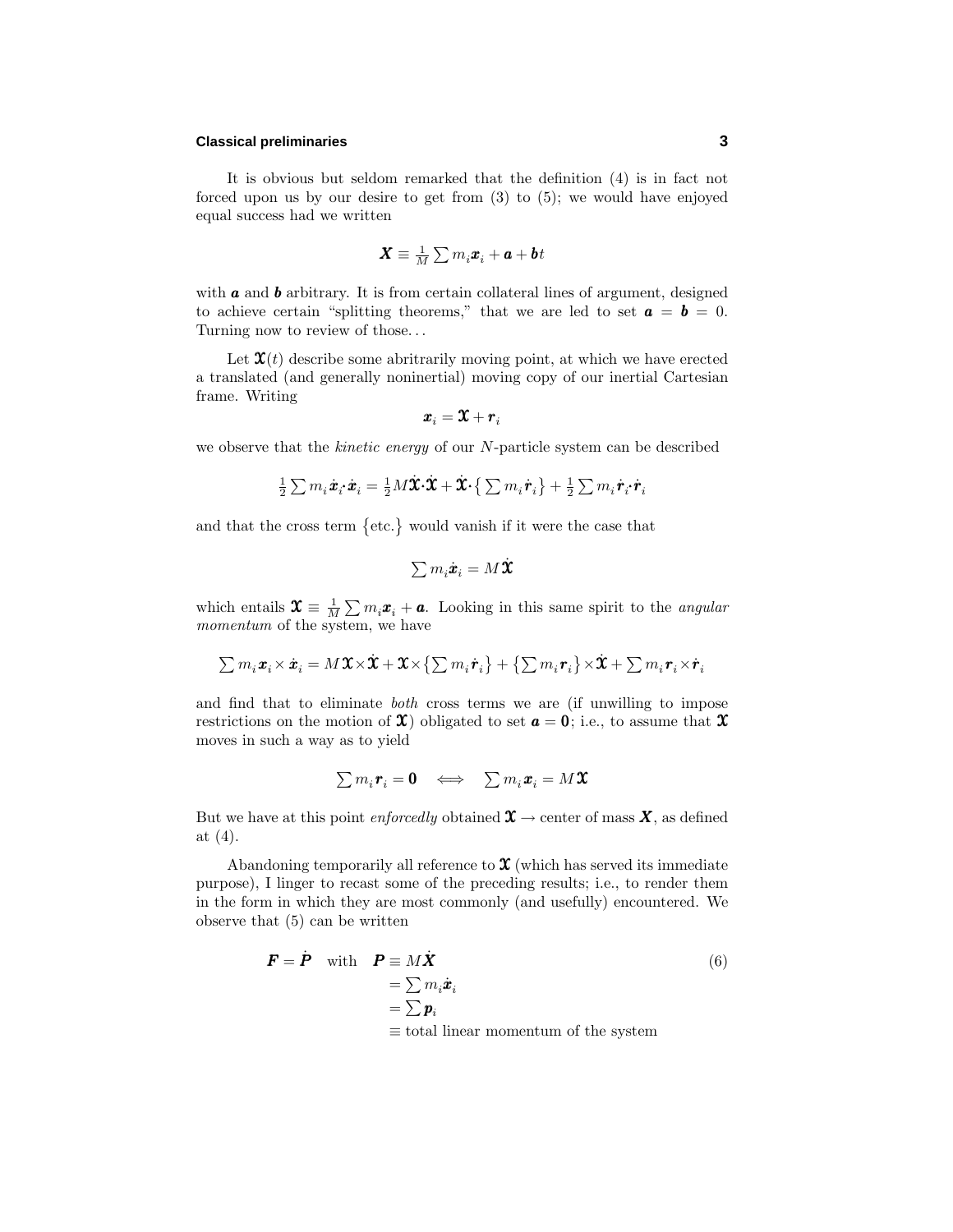and that if—writing

$$
x_i = X + r_i \tag{7.1}
$$

$$
\sum m_i \mathbf{r}_i = \mathbf{0} \tag{7.2}
$$

—we erect at the center of mass a (non-rotating, and generally noninertial) copy of our own (inertial) Cartesian frame, then the total kinetic energy of our many-body system can be resolved

$$
T = \frac{1}{2} \sum m_i \dot{\boldsymbol{x}}_i \cdot \dot{\boldsymbol{x}}_i = \frac{1}{2} M \dot{\boldsymbol{X}} \cdot \dot{\boldsymbol{X}} + \frac{1}{2} \sum m_i \dot{\boldsymbol{r}}_i \cdot \dot{\boldsymbol{r}}_i
$$
  
=  $\frac{1}{2M} \boldsymbol{P} \cdot \boldsymbol{P} + \sum \frac{1}{2m_i} \boldsymbol{q}_i \cdot \boldsymbol{q}_i$  with  $\boldsymbol{q}_i \equiv m_i \dot{\boldsymbol{r}}_i$   
=  $T_{\text{orbital}} + T_{\text{intrinsic}}$ 

while the total angular momentum becomes

$$
L = \sum m_i \boldsymbol{x}_i \times \boldsymbol{p}_i = \boldsymbol{X} \times \boldsymbol{P} + \sum \boldsymbol{r}_i \times \boldsymbol{q}
$$

$$
= \boldsymbol{L}_{\text{orbital}} + \boldsymbol{L}_{\text{intrinsic}}
$$

**2. Generalized statement of the 3rd Law**. Let us now give up the assumption that the particles interact pairwise, writing

$$
m_i\ddot{\boldsymbol{x}}_i=\boldsymbol{F}_i+\boldsymbol{F}_{\text{on }i\text{ by others}}
$$

The standard "action/reaction" language is now rendered inappropriate: it makes (unfamiliar) sense to speak of "the action on  $m_i$  by the others" but no obvious sense to speak of a reaction back upon "the others." The point to which I would draw attention is that to recover (3) we have only to assume that

$$
\sum_{i} \boldsymbol{F}_{\text{on } i \text{ by others}} = \boldsymbol{0} \quad : \quad \text{GENERALIZED } 3^{\text{rd}} \text{ LAW (PART I)}
$$

The abandonment of pairwise interaction, however stange it may on first encounter seem, is in fact quite a natural step to take if one imagines the forces of interaction to arise from a potential  $U(\pmb{x}_1, \pmb{x}_2, \ldots, \pmb{x}_N)$ , for then one has

$$
\boldsymbol{F}_{\text{on }i\text{ by others}}=-\boldsymbol{\nabla}_i U(\boldsymbol{x}_1,\boldsymbol{x}_2,\ldots,\boldsymbol{x}_N)
$$

in which light the assumption

$$
U(\pmb{x}_1,\pmb{x}_2,\ldots,\pmb{x}_N)=\sum U_{ij}(\pmb{x}_i,\pmb{x}_j)
$$

that gives rise to pairwise interaction begins to look, from at least the purely function-theoretic point of view, so restrictive as to seem quite unnatural! Compliance with the 3rd Law (as generalized)

$$
\left\{ \boldsymbol{\nabla}_1 + \boldsymbol{\nabla}_2 + \cdots + \boldsymbol{\nabla}_N \right\} U = 0
$$

is readily seen to entail the gross translational invariance of *U*:

$$
U(\boldsymbol{x}_1+\boldsymbol{a},\boldsymbol{x}_2+\boldsymbol{a},\ldots,\boldsymbol{x}_N+\boldsymbol{a})=U(\boldsymbol{x}_1,\boldsymbol{x}_2,\ldots,\boldsymbol{x}_N) \quad : \quad \text{all } \boldsymbol{a}
$$

This is a condition which is satisfied transparently in cases of the familiar type

$$
U = \sum_{ij} U_{ij}(r_{ij})
$$
\n
$$
r_{ij} \equiv \text{length of } \mathbf{r}_i - \mathbf{r}_j = \sqrt{\mathbf{r}_i \cdot \mathbf{r}_i - 2 \mathbf{r}_i \cdot \mathbf{r}_j + \mathbf{r}_j \cdot \mathbf{r}_j}
$$
\n(8)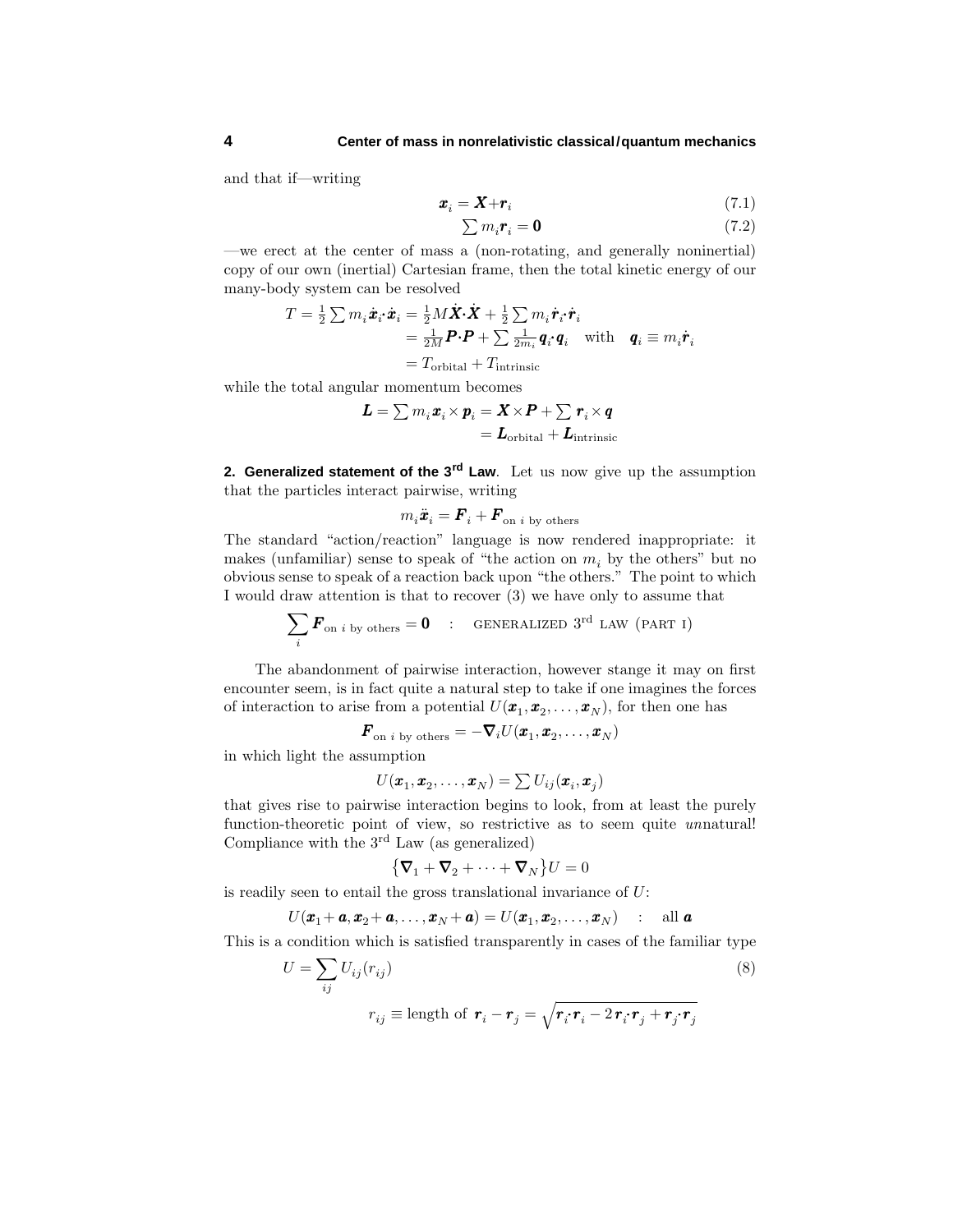# **Generalizion of Newton's 3rd Law 5**

The statement

$$
\boldsymbol{F} = \sum \boldsymbol{F}_i + \underbrace{\sum \boldsymbol{F}_{\text{on } i \text{ by others}}}_{\boldsymbol{0} \text{ by the } 3^{\text{rd}} \text{ Law}}
$$

has the form not so much of a splitting theorem as a "disappearance theorem." But look in this light to the net torque

$$
N = \sum x_i \times \{F_i + F_{\text{on } i \text{ by others}}\}
$$
  
=  $\sum \{X + r_i\} \times \{F_i + F_{\text{on } i \text{ by others}}\}$   
=  $X \times F + \sum r_i \times F_i + X \times \{\sum F_{\text{on } i \text{ by others}}\} + \sum r_i \times F_{\text{on } i \text{ by others}}$   
=  $N_{\text{orbital}} + N_{\text{intrinsic}} + 0_{\text{by 3}^{\text{rd}} \text{Law}} + \{\sum r_i \times F_{\text{on } i \text{ by others}}\}$ 

In the absence of impressed forces  $\mathbf{F}_i$  the first two terms on the right vanish. So also does the final term if the particles interact by central 2-body forces<sup>2</sup>, but in general its disappearance must be attributed to a seldom-stated law of nature:

$$
\sum \boldsymbol{r}_i \times \boldsymbol{F}_{\text{on }i\text{ by others}} = \boldsymbol{0} \quad : \quad 3^{\text{rd}} \text{ LAW (PART II)}
$$

In conservative cases this entails gross rotational invariance of the interaction potential:

$$
U(\mathbb{R}\boldsymbol{r}_1,\mathbb{R}\boldsymbol{r}_2,\ldots,\mathbb{R}\boldsymbol{r}_N)=U(\boldsymbol{r}_1,\boldsymbol{r}_2,\ldots\boldsymbol{r}_N)\quad:\quad \text{ all }\mathbb{R}
$$

Translational and rotational invariance conjoin to imply that *U* is invariant under all Euclidean motions, and permitted therefore to depend upon the vectors  $r_i$  only through their dot products  $r_i r_j$ . This is, we notice, a property exhibited by all potentials of the form (8).

The familiar upshot of the 3<sup>rd</sup> Law (Part I) is that "systems do not exert net forces upon themselves," just as—in the degenerate case—isolated particles do not exert net forces upon themselves. The proposed Part II asserts similarly (but quite independently) that "systems do not exert net torques upon themselves." In worlds of contrary design, systems could (like galaxies?) twirl themselves (to point of catastropy?), in violation of several well-established conservation laws, and left/right symmetry would be broken. For a simple instance of an interactive force system of the type which the  $3<sup>rd</sup>$  Law (Part II) is intended to exclude, see the Figure  $1<sup>3</sup>$ 

I have discovered only one oblique reference to the "3rd Law (Part II)" in the standard literature: into  $\S1.2$  of the 2<sup>nd</sup> edition (1980) of his *Classical Mechanics* Herbert Goldstein has inserted material (absent from the  $1<sup>st</sup>$  edition)

<sup>&</sup>lt;sup>2</sup> We notice that  $\mathbf{r}_i \times (\mathbf{r}_j - \mathbf{r}_i) + \mathbf{r}_j \times (\mathbf{r}_i - \mathbf{r}_j) = \mathbf{r}_i \times \mathbf{r}_j + \mathbf{r}_j \times \mathbf{r}_i = \mathbf{0}$ .<br><sup>3</sup> In the presence of Part II—which is to say: in the real world—we have  $N = N$  "orbital" +  $N$  "intrinsic", which is the source of the claim that to stabilize a rigid body one must apply both a properly positioned force and a couple.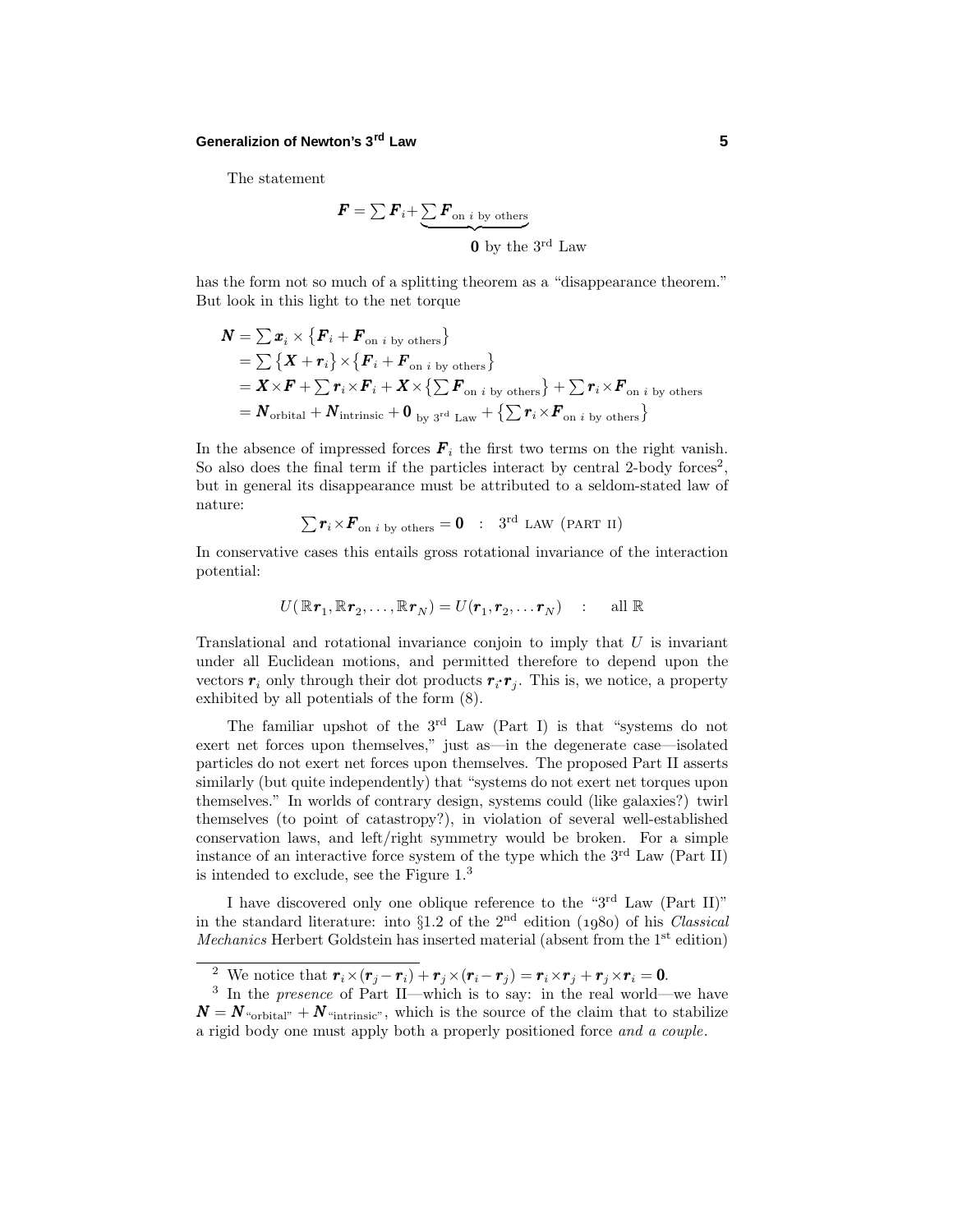

FIGURE 1: *Example of an interactive force system of the type which* the  $3<sup>rd</sup>$  Law (Part II) is intended to exclude. The open circle marks the center of mass. The bold arrow at each mass (filled circle) represents the force applied to that mass by conjoint action of the other two. Notice that the forces do vanish when added; i.e., that they do conform to the  $3^{rd}$  Law (Part I). The force field experienced by any individual particle has evidently the property that  $\text{curl} \mathbf{F} \neq 0$ , and therefore cannot be obtained from a scalar potential.

culminating in formulation of what he calls the "strong law of action and reaction." Goldstein assumes, however, that interactive forces are necessarily 2-body forces; his "strong law" (for which he cites no source) is intended to render "unphysical" the absurdities (see above) which might otherwise result from non-central 2-body forces.

**3. Moments of a mass distribution.** Let  $m(x)$  refer to a 1-dimensional mass distribution. The  $n^{\text{th}}$  moment of  $m(x)$  is defined

$$
\langle x^n \rangle \equiv \int x^n m(x) dx
$$
  
\n
$$
\downarrow
$$
  
\n
$$
= \sum x_i^n m_i \text{ in the discrete case } m(x) = \sum m_i \delta(x - x_i)
$$

Knowledge of the moments of all orders would put one in position to construct the moment generating function

$$
w(k) \equiv \sum \frac{1}{n!} (ik)^n \langle x^n \rangle = \int e^{ikx} m(x) \, dx
$$

and thus to recover the mass distribution itself:

$$
m(x) = \frac{1}{2\pi} \int e^{-ikx} w(k) \, dk
$$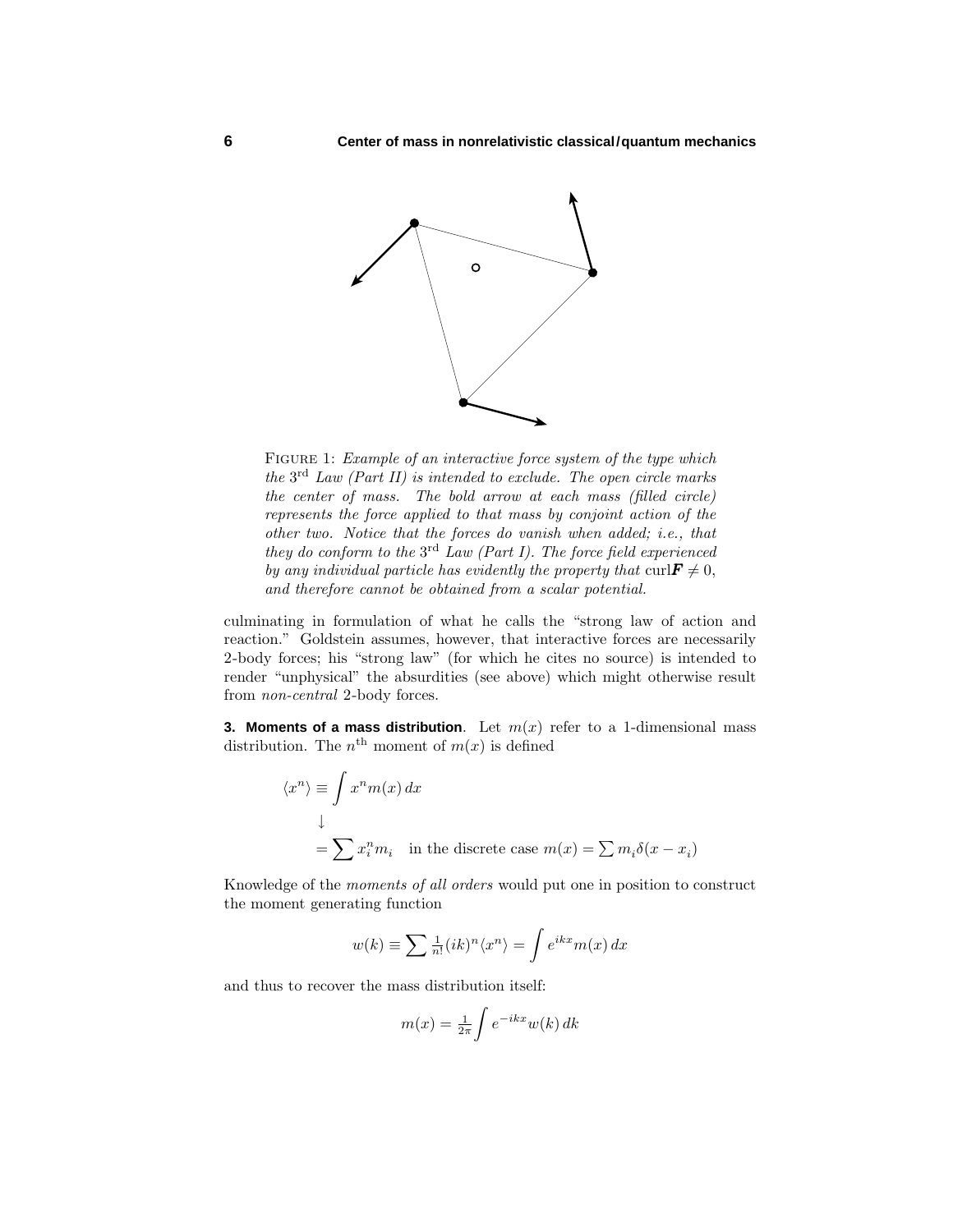#### **Moments 7**

I note in passing that one might, on these grounds, expect to be able to devise a way to discover by inspection of the moments whether the distribution is continuous or discrete, and thus to recast information conveyed by (for example) the autocorrelation function  $\int m(x)m(x+\xi) dx$ .

The notions introduced above admit straightforwardly of dimensional generalization, but at cost of some notational encumberance; one has (I look specifically to the 3-dimensional case) a

single 0<sup>th</sup> moment = 
$$
\iiint m(x, y, z) dx dy dz
$$
  
vector of 1<sup>st</sup> moments =  $\iiint \begin{pmatrix} x \\ y \\ z \end{pmatrix} m(x, y, z) dx dy dz$   
symmetric matrix of 2<sup>nd</sup> moments =  $\iiint \begin{pmatrix} xx & xy & xz \\ yx & yy & yz \\ zx & zy & zz \end{pmatrix} m(x, y, z) dx dy dz$ 

and higher moments of all orders that become progressively more difficult to describe, especially in the discrete case. Looking back again to (4), we see that the center of mass

$$
\mathbf{X}(t) = \frac{\text{instantaneous } 1^{\text{st}} \text{ moment of the mass distribution}}{0^{\text{th}} \text{ moment}} \tag{9}
$$

I would again emphasize the mathematical character of the preceding construction; one can no more touch the center of mass than one can "touch the Pythagorean theorem."

And I would emphasize that the construction does not presume the internal "rigidity" of the physical systems to which it is applied; it pertains as well to liquids, gases and globular clusters as to bricks.

The occurance in (9) of the word "instantaneous" alerts us to the fact that in any attempt to incorporate the center of mass concept into a relativistic account of the world we can (owing to the circumstance that in relativity the notion of "distant simultaneity" becomes frame-dependent) expect to encounter grave difficulty; already in my title I have announced my intention to set all such difficulties aside.

It is somewhat surprising that we have thus far encountered explicit dynamical need only of the *moments of lowest order*. In the theory of *rigid* many-body systems<sup>4</sup> one does encounter need also of the matrix of "centered" second moments" (i.e., of second moments relative to the center of mass)

moment of inertia matrix  $\equiv \{ \text{trace } M \} \mathbb{I} - \mathbb{M}$ 

<sup>&</sup>lt;sup>4</sup> See CLASSICAL GYRODYNAMICS  $(1976)$ , pp. 4–15.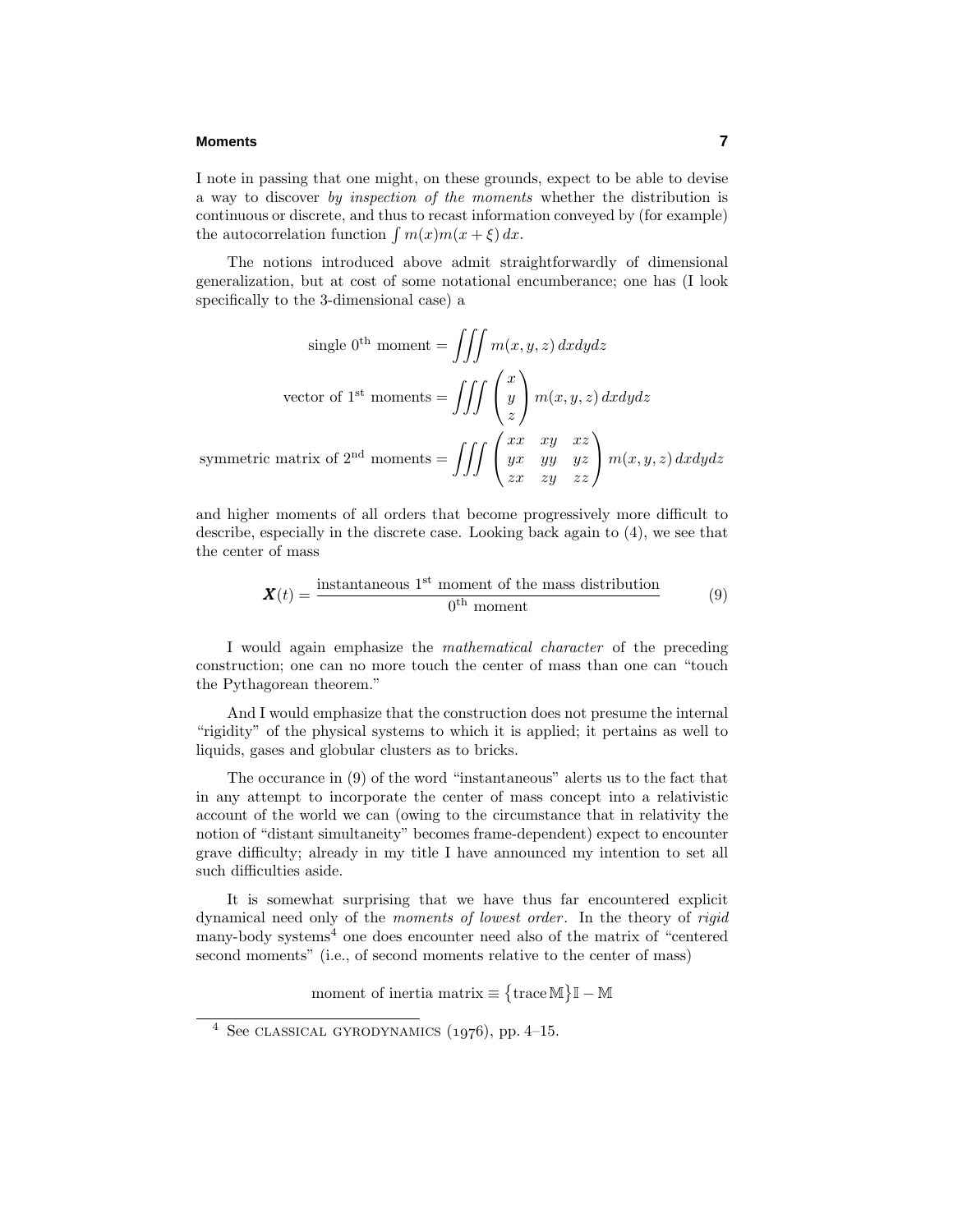(here  $\mathbb{M} = ||M_{ij}||$  with  $\mathbb{M} \equiv \iiint ||r_i r_j|| m(\mathbf{r}) dr_1 dr_2 dr_3$ ), and higher moments do frequently come into play on the "forcy/torquey side" of the equations of motion (they enter, that is to say, into the description of how a many-body system senses an ambient force field), but they do not occur in the expressions that relate to the response of the system. This curious circumstance I attribute to the fact that the equations of motion are differential equations of only second order.

Simple though it be, the center of mass concept has in the past inspired the invention of some mathematics of exceptional depth and utility. In his Der barycentrische Calcul (1827),<sup>5</sup> August Möbius looked to the point set generated when a "unit mass" is distributed in all possible ways among the points  $\{\pmb{x}_1, \pmb{x}_2, \dots, \pmb{x}_n\}$ 

 $\mathbf{X} = \mu_1 \mathbf{x}_1 + \mu_2 \mathbf{x}_2 + \cdots + \mu_n \mathbf{x}_n$  :  $\mu_i$  all non-negative, and sum to unity

and was led to formulation of the "convex hull" concept,  $6$  to the topologically important notion of "orientability," and to ideas that contributed valuably to the early development of what was to become "multilinear algebra."<sup>7</sup>

**4. Newtonian theory of transported systems**. Let us, as a special instance of (1), write

$$
m_i \ddot{\boldsymbol{x}}_i = -\boldsymbol{\nabla}_i U(\boldsymbol{x}_1, \boldsymbol{x}_2, \dots, \boldsymbol{x}_N)
$$
\n(10)

to describe the interior dynamics of an isolated molecule. My use of the term "molecule" is intended to suggest that the system is bound, and possesses a certain characteristic "size"

 $|\mathbf{x}_i - \mathbf{x}_j|$  < some characteristic length  $\ell$  (all *i* and *j*)

which is "small" relative to the lengths characteristic of the environment in which the molecule may (before we are done) find itself. We expect  $\ell$  to be energy-dependent, and in realistic cases expect there to exist some "dissociation energy"  $\mathcal E$  above which  $\ell$  becomes undefined, but will confine our attention to molecular states (motions) with energy  $E \ll \mathcal{E}$ .

A physical question in which I have independent interest—initial aspects of which bear directly upon issues of immediate concern—can be phrased this way:

<sup>5</sup> The Barycentric Calculus. The full title runs Der barycentrische Calcul, ein neues Hülfsmittel zur analytischen Behandlung der Geometrie dargestellt und inbesondere auf die Bildung neuer Classen von Aufgaben und die Entwickelung mehrerer Eigenschaften der Kegelschnitte, and would seem to leave little for further discussion with the text itself.

<sup>6</sup> The center of mass of an object need not lie interior to the object itself, but lies necessarily not outside its convex hull.

 $7$  For an informative account of Möbius' work and influence, see Michael J. Crowe, A History of Vector Analysis: The Evolution of the Idea of a Vectorial  $System (1967, reissued in 1994).$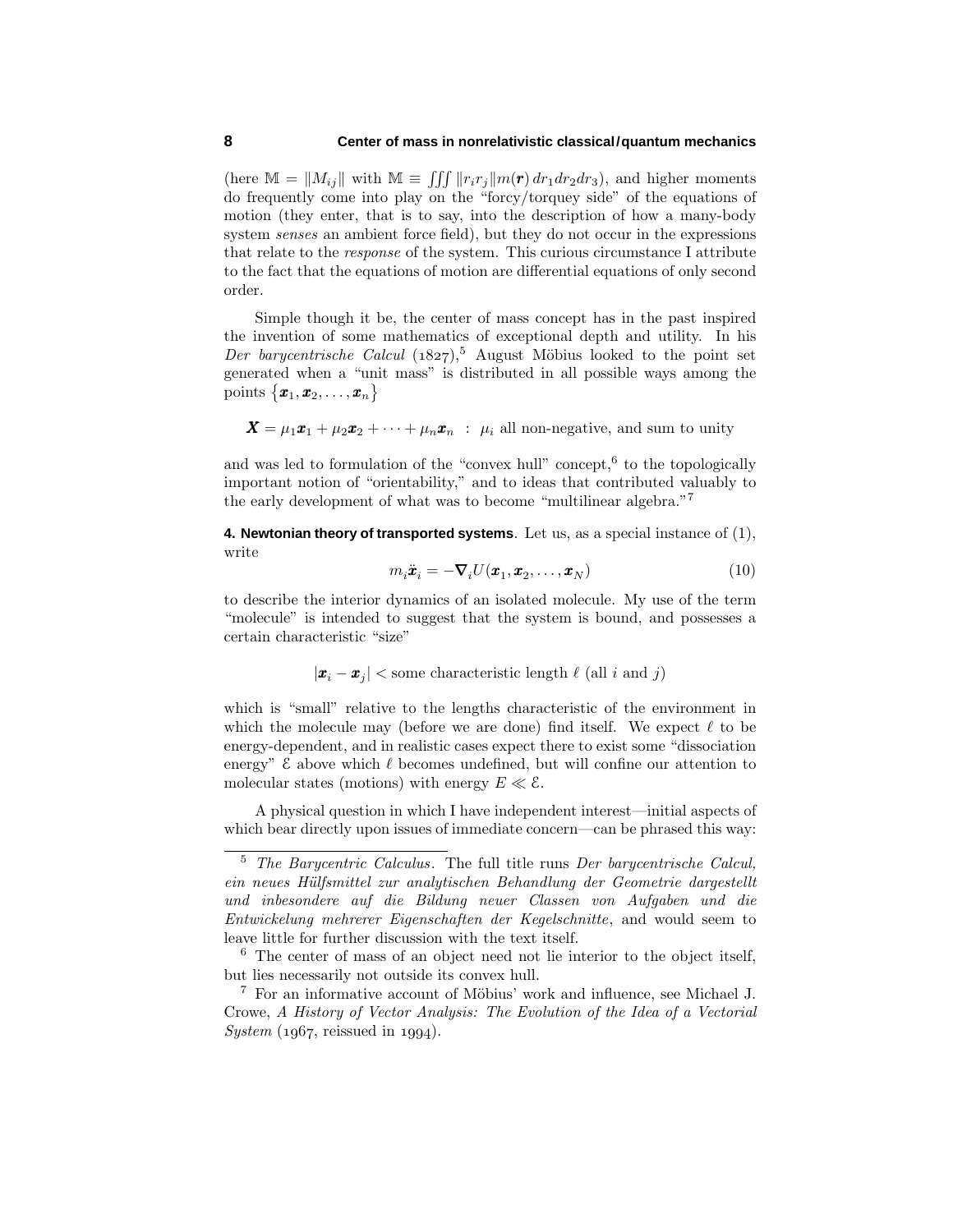### **Newtonian theory of transported systems 9**

How is its internal state affected when the molecule is carried from here to there? Suppose, to be more precise, that A and B are molecules of identical design, in identical initial states. A stays home, but B is transported (gently) around a closed loop in physical 3-space. How, after it has returned to its starting point, does the state of B relate to that of  $A$ <sup>28</sup> A moment's thought reveals that the answer to such questions depends critically upon how the molecule is transported, and it is that aspect of the problem which at present concerns me.

If I were to borrow one of Professor Dunn's molecular models, I might grab one of its model "atoms," subject that  $m_1$  to extrinsically imposed motion  $x_1(t)$  and—being careful to avoid accelerations so large as to risk damage—let the other atoms  ${m_2, m_3, \ldots, m_N}$  follow along in dynamic response to the elastic forces that serve to bind the model. Under such a scenario,  $\mathbf{x}_1(t)$  serves no longer to describe the motion of a dynamical variable, but has become a "control function." The system has now only  $N-1$  (vectorial) degrees of freedom, and the equations of motion read

$$
m_i \ddot{\boldsymbol{x}}_i = -\boldsymbol{\nabla}_i U(\boldsymbol{x}_1(t), \boldsymbol{x}_2, \dots, \boldsymbol{x}_N) \quad : \quad i = 2, 3, \dots, N
$$

If we write

$$
\boldsymbol{x}_i = \boldsymbol{x}_1(t) + \boldsymbol{s}_i \quad : \quad i = 2, 3, \dots, N
$$

and take into account the gross translational invariance of *U* (enforced by the  $3<sup>rd</sup>$  Law) we obtain

$$
m_i \ddot{\boldsymbol{s}}_i = -m_i \ddot{\boldsymbol{x}}_1(t) - \boldsymbol{\nabla}_i U(\boldsymbol{0}, \boldsymbol{s}_2, \dots, \boldsymbol{s}_N) \quad : \quad i = 2, 3, \dots, N \tag{11}
$$

where the leading term on the right is a "fictitious force term," an artifact of the transported **s**-frame is (unless  $\ddot{x}_1 = 0$ ) non-inertial. The center of mass of the dangling system  ${m_2, m_3, \ldots, m_N}$  lives at

$$
\boldsymbol{S} = \frac{1}{M-m_1} \big\{ m_2 \boldsymbol{s}_2 + m_3 \boldsymbol{s}_3 + \cdots + m_N \boldsymbol{s}_N \big\}
$$

with respect to the *s* -frame, and at

$$
\boldsymbol{X}_S = \boldsymbol{x}_1(t) + \boldsymbol{S}
$$

with respect to our intertial **x**-frame, while the center of mass of the entire model lives at

$$
\begin{aligned} \boldsymbol{X} &= \tfrac{1}{M} \big\{ m_1 \boldsymbol{x}_i + (M - m_1) \boldsymbol{X}_S \big\} \\ &= \boldsymbol{x}_1 + \tfrac{M - m_1}{M} \boldsymbol{S} \end{aligned}
$$

<sup>8</sup> The question has much in common with the question that inspired the invention of "Berry's phase"—see Alfred Shapere & Frank Wilczek, Geometric Phases in Physics  $(1989)$  or  $\S10.2$  in David Griffiths' Introduction to Quantum *Mechanics* (1995)—though Michael Berry was concerned with excursions in parameter space, while my interest focuses on the consequences of (necessarily non-inertial) excursions in physical space. Aspects of my problem have been discussed by Boaz Nash in "Getting from here to there: adiabatic transport of single particle classical periodic systems" (Reed College thesis,  $1998$ ).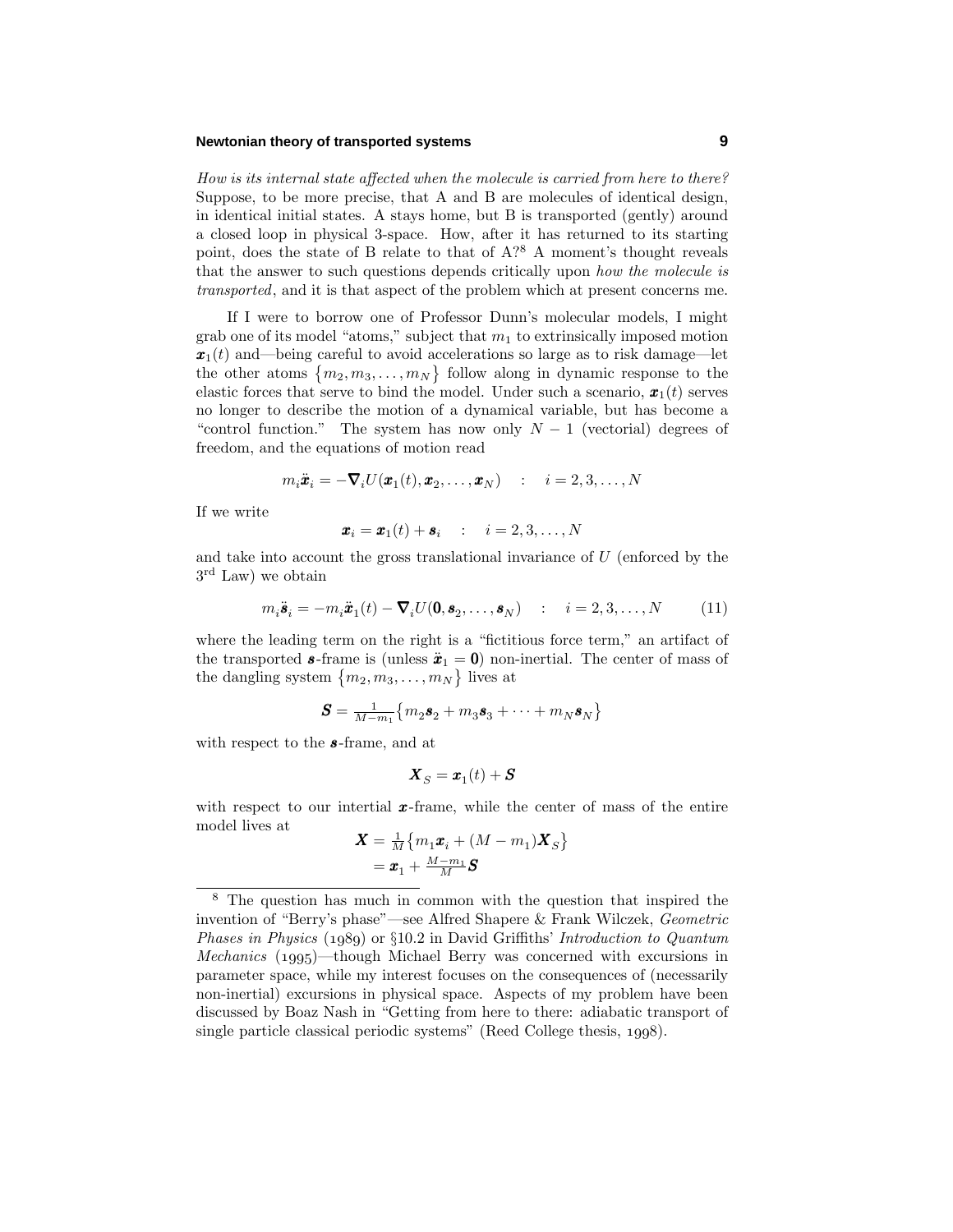From  $\sum_i(11)$  we obtain

$$
(M-m_1)\ddot{\mathbf{S}} = -(M-m_1)\ddot{\mathbf{x}}_1(t) + \boldsymbol{\nabla}_1 U(\mathbf{0}, \mathbf{s}_2, \dots, \mathbf{s}_N)
$$

giving

$$
M\ddot{\mathbf{X}} = m_1 \ddot{\mathbf{x}}_1(t) + \nabla_1 U(\mathbf{0}, \mathbf{s})
$$
  
\n
$$
\equiv \mathbf{F}(t) \quad : \quad \text{net force applied to achieve } \mathbf{x}(t) \text{-transportion}
$$
\n(12)

the meaning of the first term on the right is obvious, but the second term merits some comment. For the *free* molecule the 3<sup>rd</sup> Law has been seen to entail the gross translational invariance of  $U(\boldsymbol{x}_1, \boldsymbol{x}_2, \ldots, \boldsymbol{x}_N)$ , which gave

$$
\sum_{i=1}^N \boldsymbol{\nabla}_i U(\boldsymbol{x}_1,\boldsymbol{x}_2,\ldots,\boldsymbol{x}_N) = \boldsymbol{0}
$$

and implies the translational invariance also of all the associated force functions. So we have

$$
\nabla_1 U(\boldsymbol{x}_1, \boldsymbol{x}_2, \dots, \boldsymbol{x}_N) = -\sum_{i=2}^N \nabla_i U(\boldsymbol{x}_1, \boldsymbol{x}_2, \dots, \boldsymbol{x}_N)
$$
  
\n
$$
= -\boldsymbol{F}_{\text{on } i \text{ by others}}
$$
  
\n
$$
= +\boldsymbol{F}_{\text{``on others by $i$'', so to speak}}
$$
  
\n
$$
\equiv f(\boldsymbol{x}_1, \boldsymbol{x}_2, \dots, \boldsymbol{x}_N)
$$
  
\n
$$
= f(\boldsymbol{x}_1, \boldsymbol{x}_1 + \boldsymbol{s}_2, \dots, \boldsymbol{x}_1 + \boldsymbol{s}_N)
$$
  
\n
$$
= f(0, \boldsymbol{s}_2, \dots, \boldsymbol{s}_N)
$$

which makes clear the *mathematical* meaning of the abbreviation  $\nabla_1 U(\mathbf{0}, \mathbf{s})$ . Physically, the fact that we have promoted  $m_1$  to a preferred status (it moves now not by the laws of mechanics, but by our whim) means that forces which formerly vanished in a summation process have become precisely the forces by which  $m_1$  drags it's fellows along. From (12) we learn that  $m_1$  acts "on the others" by acting on their center of mass. We note that (11) can be written

$$
m_i \ddot{\mathbf{s}}_i = -\nabla_i \mathfrak{U}(\mathbf{s}_2, \dots, \mathbf{s}_N; t)
$$
  

$$
\mathfrak{U} \equiv \{m_2 \mathbf{s}_2 + \dots + m_N \mathbf{s}_N\} \cdot \ddot{\mathbf{x}}(t) + U(\mathbf{0}, \mathbf{s}_2, \dots, \mathbf{s}_N)
$$

and that it is on account of the *t*-dependence of U that the motion of the transported  ${m_2, m_3, \ldots, m_N}$ -system is not energy-conserving; that, of course, is why we are careful to carry the molecule gently, "adiabatically." We note finally that we cannot actually know the  $F(t)$  introduced at (12) until the system (11) has been solved to yield functions  $s_i(t)$ ; this fact conforms to our kinesthetic experience: to carry a jiggly object is to lurch in unanticipated ways.

The theory sketched above does appear to conform to the realities of the procedure I have selected to carry his model from his office to mine. But it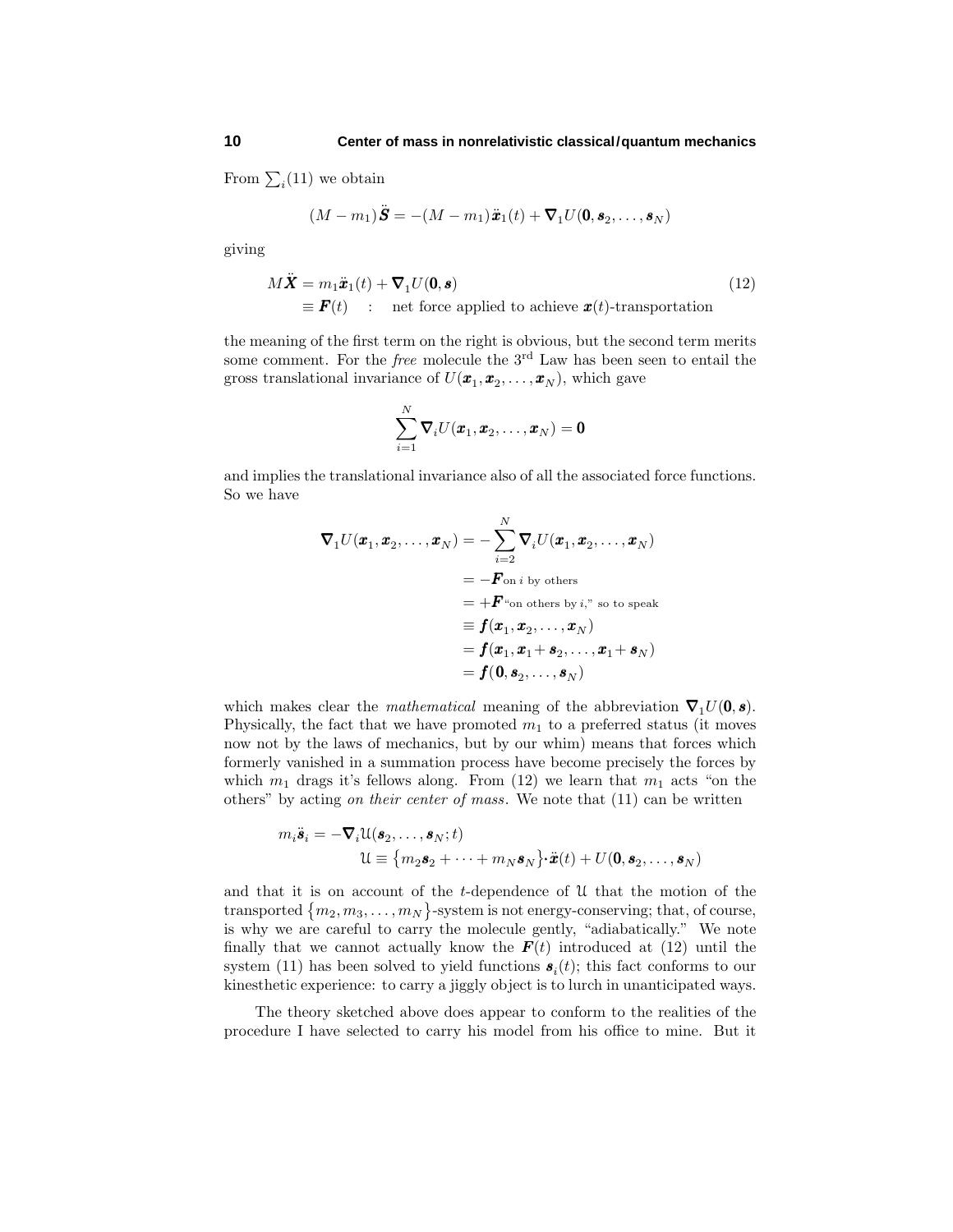#### **Newtonian theory of transported systems 11**

inherits from that procedure a formal asymmetry which seems unfair to the symmetry of the underlying physics. Thus am I led to consider this question: Is is possible to carry molecule by its center of mass?

Proceeding again from (10), we write

$$
\boldsymbol{x}_i = \boldsymbol{X}(t) + \boldsymbol{r}_i
$$

and, using  $U(\mathbf{x}) = U(\mathbf{X} + \mathbf{r}) = U(\mathbf{r})$ , appear to obtain

$$
m_i \ddot{\boldsymbol{r}}_i = -m_i \ddot{\boldsymbol{X}}(t) - \boldsymbol{\nabla}_i U(\boldsymbol{r}_1, \boldsymbol{r}_2, \dots, \boldsymbol{r}_N)
$$

But the variables  $r_i$  are subject to a familiar constraint, so the preceding equations are over-determined; they are easily seen to be consistent only when  $X = 0$ . Let us therefore abandon the first of those equations, writing

$$
m_i \ddot{\boldsymbol{r}}_i = -m_i \ddot{\boldsymbol{X}}(t) - \boldsymbol{\nabla}_i U(\boldsymbol{r}_1, \boldsymbol{r}_2, \dots, \boldsymbol{r}_N) \quad : \quad i = 2, 3, \dots, N \tag{13}
$$

Adding these, and using  $m_1 \mathbf{r}_1 = -\sum_2 m_i \mathbf{r}_i$ , we obtain this alternative to the abandoned equation:

$$
m_1\ddot{\boldsymbol{r}}_1 = (M - m_1)\ddot{\boldsymbol{X}}(t) - \boldsymbol{\nabla}_1 U(\boldsymbol{r})
$$

This can be written

$$
M\ddot{\mathbf{X}}(t) = m_1 \ddot{\mathbf{x}}_1 + \nabla_1 U(\mathbf{r}_1, \mathbf{r}_2, \dots, \mathbf{r}_N)
$$
  
=  $m_1 \ddot{\mathbf{x}}_1 + \nabla_1 U(\mathbf{r}_1, \mathbf{r}_1 + \mathbf{s}_2, \dots, \mathbf{r}_1 + \mathbf{s}_N)$   
=  $m_1 \ddot{\mathbf{x}}_1 + \nabla_1 U(\mathbf{0}, \mathbf{s}_2, \dots, \mathbf{s}_N)$  (14)

and is therefore equivalent to (12), from which it differs in this regard: in (12) the "control" responsibility has been assigned to  $x_1(t)$ , but in (14) it has been transferred to  $\mathbf{X}(t)$ .

We have assigned control responsibility to a symmetrically-constructed object (the center of mass), but are disappointed to discover that it exercises its control within an asymmetric population of equations. And we have to wonder: what sense does it make to assign such work to a mathematical abstraction? As I have several times emphasized, one cannot "tie a string to the center of mass." Is it physically/theologically permissible to press the "finger of God" into such service? In reality we are obligated to engage the constituent particles, either singly (as above) or severally. I show now that this can be done in such a way as to make it seem as if one had engaged the center of mass.

Introduce a force field  $G(x)$  and undertake Taylor expansion about the center of mass:

$$
\begin{aligned} \mathbf{G}(\mathbf{X}+\mathbf{r}) &= \left\{1 + (\mathbf{r} \cdot \nabla) + \frac{1}{2!} (\mathbf{r} \cdot \nabla)^2 + \cdots \right\} \mathbf{G}(\mathbf{x}) \Big|_{\mathbf{x} \to \mathbf{X}} \\ &= \mathbf{G}(\mathbf{X}) + \text{gradient terms or ascending order} \end{aligned}
$$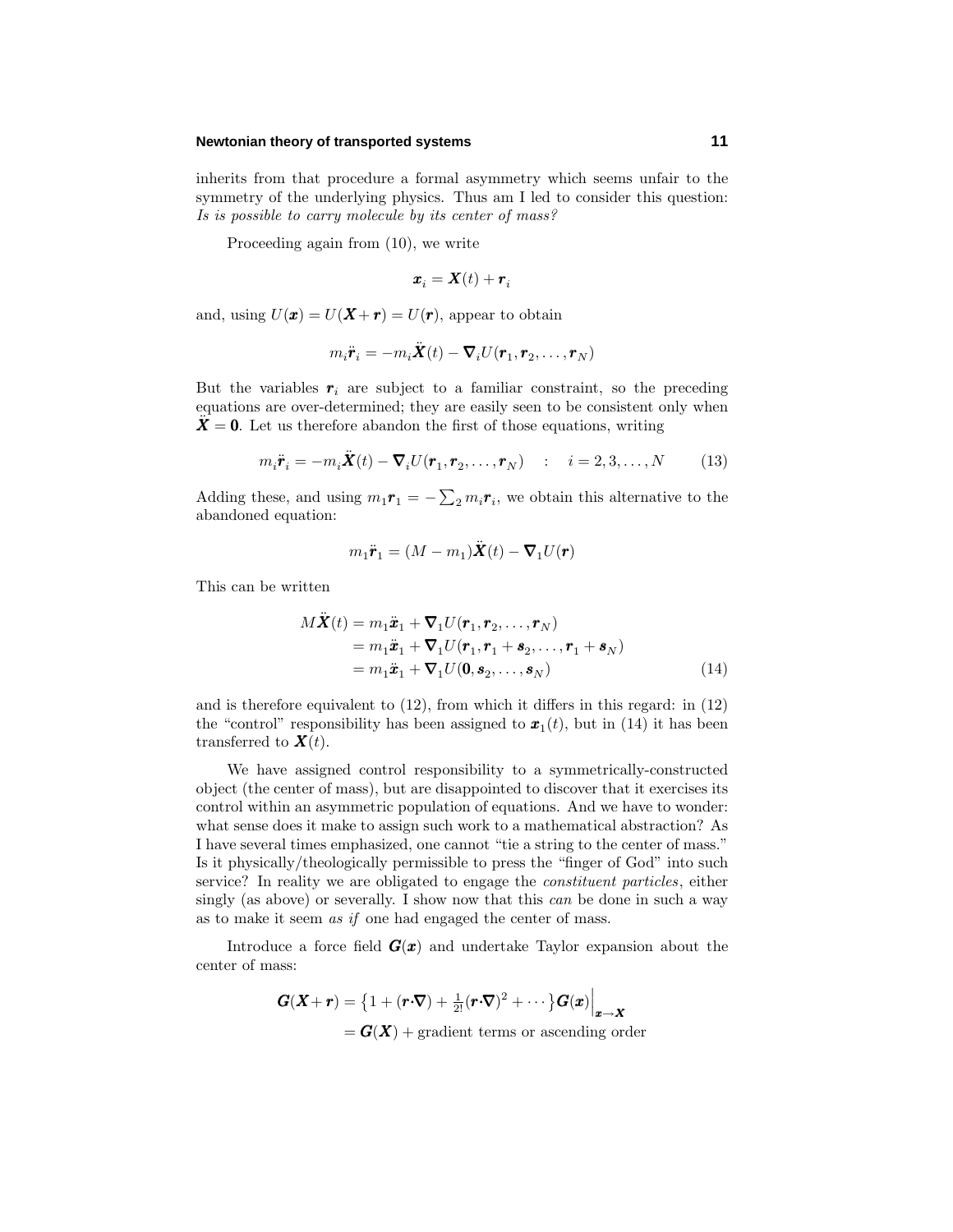and assume the force experienced by the *i*<sup>th</sup> particle is proportional to its inertial mass  $m_i$ :  $\mathbf{F}_i = m_i \mathbf{G}$ . We have, in effect, assumed the impressed "control field" to be a gravitational field, in which context the "gradient terms" are called "tidal terms." Let us agree to abandon such terms, on the ground that field variation is negligible at a scale set by the size  $\ell$  of the molecule. We then have

$$
m_i\ddot{\boldsymbol{X}}_i+m_i\ddot{\boldsymbol{r}}_i=m_i\boldsymbol{G}(\boldsymbol{X})-\boldsymbol{\nabla}_iU(\boldsymbol{X}+\boldsymbol{r}_1,\boldsymbol{X}+\boldsymbol{r}_2,\ldots,\boldsymbol{X}+\boldsymbol{r}_N)
$$

which spontaneously splits into a pair of uncoupled systems:

$$
\ddot{\boldsymbol{X}} = \boldsymbol{G}(\boldsymbol{X}) \tag{15.1}
$$

$$
m_i \ddot{\boldsymbol{r}}_i = -\boldsymbol{\nabla}_i U(\boldsymbol{r}_1, \boldsymbol{r}_2, \dots, \boldsymbol{r}_N) \quad \text{with} \quad \sum m_i \boldsymbol{r}_i = \mathbf{0} \tag{15.2}
$$

**5. Calder's construction**. The coupled system (15.2) is consistent but redundant. To manage the implications of this fact, one might abandon (say) the first equation, and feed  $\mathbf{r}_1 = -\frac{1}{m_1} \{ m_2 \mathbf{r}_2 + \cdots + m_N \mathbf{r}_N \}$  into those that remain, as we have several times done. But in the case  $N=2$  both ancient tradition and the physics of the matter recommend a different—less asymmetrically discriminatory—procedure:

Introduce, in addition to the center of mass  $\mathbf{X} \equiv \frac{1}{m_1 + m_2} \{ m_1 \mathbf{x}_1 + m_2 \mathbf{x}_2 \},\$ a separation vector  $\mathbf{R} \equiv \mathbf{x}_1 - \mathbf{x}_2$ . Inversion of the system

$$
m_1\boldsymbol{x}_1 + m_2\boldsymbol{x}_2 = (m_1 + m_2)\boldsymbol{X}
$$

$$
\boldsymbol{x}_1 - \boldsymbol{x}_2 = \boldsymbol{R}
$$

gives

$$
\begin{array}{ccc}\n\boldsymbol{x}_1 = \boldsymbol{X} + \frac{m_2}{m_1 + m_2} \boldsymbol{R} & \text{whence} & \boldsymbol{r}_1 = +\frac{m_2}{m_1 + m_2} \boldsymbol{R} \\
\boldsymbol{x}_2 = \boldsymbol{X} - \frac{m_1}{m_1 + m_2} \boldsymbol{R} & \boldsymbol{r}_2 = -\frac{m_1}{m_1 + m_2} \boldsymbol{R}\n\end{array}\n\right\} \tag{17}
$$

which serve, in effect, to "automate" the constraint  $m_1\mathbf{r}_1 + m_2\mathbf{r}_2 = \mathbf{0}$ , but favor neither  $r$ -vector. Returning with  $(17)$  to  $(15.2)$  we have

$$
\begin{array}{l} -\frac{m_1m_2}{m_1+m_2}\ddot{\pmb{R}}=-\pmb{\nabla}_1U(\pmb{r}_1,\pmb{r}_2)\\ +\frac{m_1m_2}{m_1+m_2}\ddot{\pmb{R}}=-\pmb{\nabla}_2U(\pmb{r}_1,\pmb{r}_2)\end{array}
$$

—the equivalence of which is assured by the 3<sup>rd</sup> Law:  $(\nabla_1 + \nabla_2)U = 0$ . In the Kepler Problem (as in all variants of the 2-body problem with central interaction) one has

$$
U(\boldsymbol{r}_1, \boldsymbol{r}_2) = U(R) \quad \text{with} \quad R^2 \equiv \boldsymbol{R} \cdot \boldsymbol{R} = |\boldsymbol{x}_1 - \boldsymbol{x}_2|^2 = |\boldsymbol{r}_1 - \boldsymbol{r}_2|^2
$$

giving  $\mu \ddot{\mathbf{R}} = -\nabla U(R)$  where  $\mu \equiv \frac{m_1 m_2}{m_1 + m_2}$  is the so-called "reduced mass."

I have allowed myself to review such standard stuff in order to pose and address this non-standard question: Can the method be extended to cases  $N > 2$ ? Look to the case  $N = 3$ : let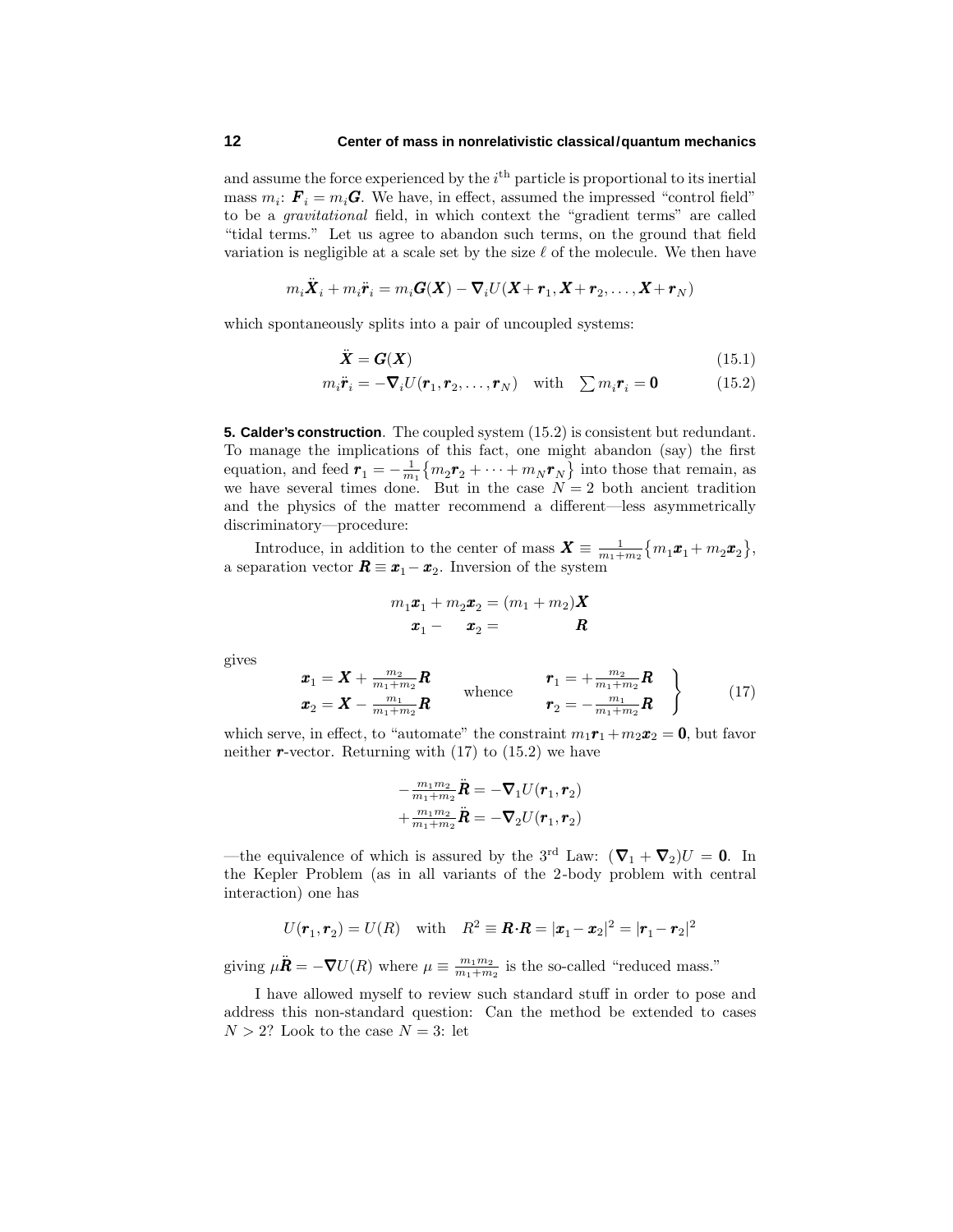- $\mathbf{R}_2 \equiv$  separation vector directed from  $m_2$  to  $m_1$
- $\mathbf{X}_2$  locate center of mass of  $\{m_1, m_2\}$
- $\boldsymbol{R}_3 \equiv$  separation vector directed from  $m_3$  to  $\boldsymbol{X}_2$
- $\mathbf{X}_3$  locate center of mass of  $\{m_1, m_2, m_3\}$

Then

$$
\begin{aligned}\n\mathbf{R}_2 &= \mathbf{x}_1 - \mathbf{x}_2 \\
\mathbf{R}_3 &= \frac{1}{m_1 + m_2} (m_1 \mathbf{x}_1 + m_2 \mathbf{x}_2) - \mathbf{x}_3 \\
\mathbf{X}_3 &= \frac{1}{m_1 + m_2 + m_3} (m_1 \mathbf{x}_1 + m_2 \mathbf{x}_2 + m_3 \mathbf{x}_3) \\
&= \mathbf{X} \quad : \quad \text{locates center of mass of entire 3-body system}\n\end{aligned}
$$

give

$$
\begin{aligned}\n\boldsymbol{x}_{3} &= \boldsymbol{X} - \frac{m_{1} + m_{2}}{m_{1} + m_{2} + m_{3}} \boldsymbol{R}_{3} &= \boldsymbol{X} + \boldsymbol{r}_{3} \\
\boldsymbol{x}_{2} &= \boldsymbol{X} + \frac{m_{3}}{m_{1} + m_{2} + m_{3}} \boldsymbol{R}_{3} - \frac{m_{1}}{m_{1} + m_{2}} \boldsymbol{R}_{2} = \boldsymbol{X} + \boldsymbol{r}_{2} \\
\boldsymbol{x}_{1} &= \boldsymbol{X} + \frac{m_{3}}{m_{1} + m_{2} + m_{3}} \boldsymbol{R}_{3} + \frac{m_{2}}{m_{1} + m_{2}} \boldsymbol{R}_{2} = \boldsymbol{X} + \boldsymbol{r}_{1}\n\end{aligned}\n\tag{18}
$$

Again, we have managed to "automate" the constraint, in the sense that one has  $m_1\mathbf{r}_1 + m_2\mathbf{r}_2 + m_3\mathbf{r}_3 = \mathbf{0}$  for all values of  $\mathbf{R}_2$  and  $\mathbf{R}_3$ . In the case  $N = 4$ one has

$$
\begin{aligned}\n\mathbf{x}_{4} &= \mathbf{X} - \frac{m_{1} + m_{2} + m_{3}}{m_{1} + m_{2} + m_{3} + m_{4}} \mathbf{R}_{4} &= \mathbf{X} + \mathbf{r}_{4} \\
\mathbf{x}_{3} &= \mathbf{X} + \frac{m_{4}}{m_{1} + m_{2} + m_{3} + m_{4}} \mathbf{R}_{4} - \frac{m_{1} + m_{2}}{m_{1} + m_{2} + m_{3}} \mathbf{R}_{3} &= \mathbf{X} + \mathbf{r}_{3} \\
\mathbf{x}_{2} &= \mathbf{X} + \frac{m_{4}}{m_{1} + m_{2} + m_{3} + m_{4}} \mathbf{R}_{4} + \frac{m_{3}}{m_{1} + m_{2} + m_{3}} \mathbf{R}_{3} - \frac{m_{1}}{m_{1} + m_{2}} \mathbf{R}_{2} &= \mathbf{X} + \mathbf{r}_{2} \\
\mathbf{x}_{1} &= \mathbf{X} + \frac{m_{4}}{m_{1} + m_{2} + m_{3} + m_{4}} \mathbf{R}_{4} + \frac{m_{3}}{m_{1} + m_{2} + m_{3}} \mathbf{R}_{3} + \frac{m_{2}}{m_{1} + m_{2}} \mathbf{R}_{2} &= \mathbf{X} + \mathbf{r}_{1}\n\end{aligned}\n\tag{19}
$$

which I confess I have not actually computed<sup>9</sup> but have simply read off from Figure 2, and in the general case that would, I think, be the recommended procedure.

The preceding discussion sprang from a simple idea which has been elevated to a state of (literally) fine art by Alexander Calder, the American sculptor celebrated for his invention of the "mobile." What I call "Calder's construction" has given rise to a change of variables

$$
\big\{\pmb{x}_1, \pmb{x}_2, \ldots, \pmb{x}_N\big\} \longrightarrow \big\{\pmb{X}, \pmb{R}_2, \ldots, \pmb{R}_N\big\}
$$

wherein the variables  $\{\boldsymbol{R}_2,\ldots,\boldsymbol{R}_N\}$  serve to "automate" the familiar constraint  $\sum m_i \mathbf{r}_i = \mathbf{0}$ , but are themselves unconstrained. The *R*-variables permit us to avoid the "discriminatory asymmetry" of  $\mathbf{r}_1 = -\frac{1}{m_1} \{ m_2 \mathbf{r}_2 + \cdots + m_N \mathbf{r}_N \}$ , but at cost of introducing an asymmetry of a new sort: a population of *N* masses can be "mobilized" in *N*! distinct ways; to select one is to reject the others, and to introduce hierarchical order where (typically) none is present in the physics.

<sup>&</sup>lt;sup>9</sup> The computation would entail tedious inversion of a certain  $4 \times 4$  matrix.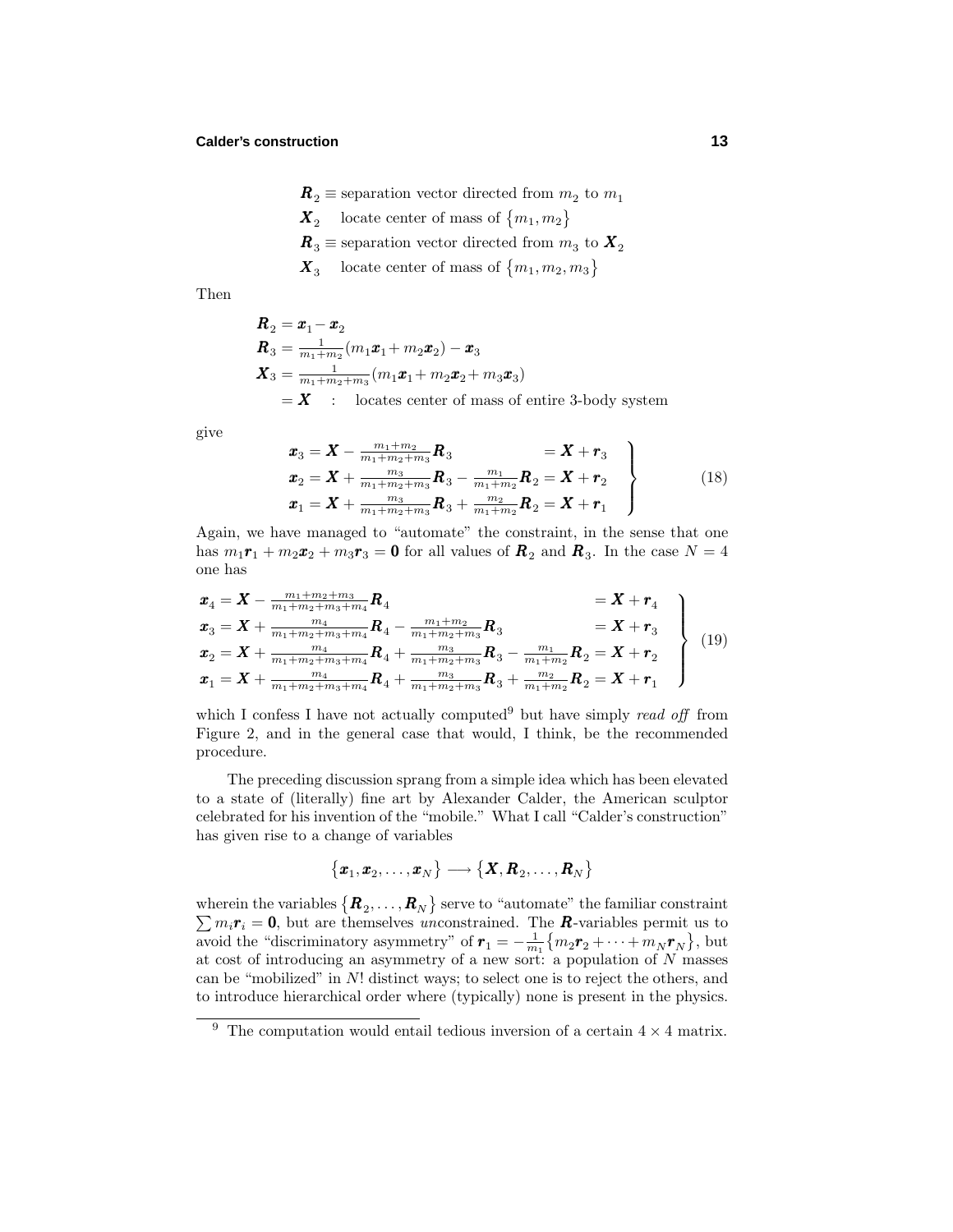

FIGURE 2: "Calder's construction."  $\mathbf{R}_2$  extends from  $\textcircled{2}\longrightarrow\textcircled{1}$ ,  $\mathbf{R}_3$ from  $\circled{3}$  to the center of mass of the  $\{m_1, m_2\}$  subsystem (small circle  $\circ$ ), while **X** stands with its tail at the origin of the Cartesian frame.

So far as concerns the dynamical aspects of that physics, we (with the assistance of *Mathematica*) find

$$
\begin{split}\n&\frac{1}{2}\{m_1\dot{x}_1\cdot\dot{x}_1 + m_2\dot{x}_2\cdot\dot{x}_2\} \\
&= \frac{1}{2}(m_1 + m_2)\dot{X}\cdot\dot{X} + \frac{1}{2}\mu_2\dot{R}_2\cdot\dot{R}_2 \\
&\frac{1}{2}\{m_1\dot{x}_1\cdot\dot{x}_1 + m_2\dot{x}_2\cdot\dot{x}_2 + m_3\dot{x}_3\cdot\dot{x}_3\} \\
&= \frac{1}{2}(m_1 + m_2 + m_3)\dot{X}\cdot\dot{X} + \frac{1}{2}\mu_2\dot{R}_2\cdot\dot{R}_2 + \frac{1}{2}\mu_3\dot{R}_3\cdot\dot{R}_3 \\
&\frac{1}{2}\{m_1\dot{x}_1\cdot\dot{x}_1 + m_2\dot{x}_2\cdot\dot{x}_2 + m_3\dot{x}_3\cdot\dot{x}_3 + m_4\dot{x}_4\cdot\dot{x}_4\} \\
&= \frac{1}{2}(m_1 + m_2 + m_3 + m_4)\dot{X}\cdot\dot{X} + \frac{1}{2}\mu_2\dot{R}_2\cdot\dot{R}_2 + \frac{1}{2}\mu_3\dot{R}_3\cdot\dot{R}_3 + \frac{1}{2}\mu_4\dot{R}_4\cdot\dot{R}_4\n\end{split}
$$

 $where$ 

$$
\mu_2 \equiv \left[\frac{1}{m_1} + \frac{1}{m_2}\right]^{-1} = \frac{m_1 m_2}{m_1 + m_2}
$$
\n
$$
\mu_3 \equiv \left[\frac{1}{\mu_2} + \frac{1}{m_3}\right]^{-1} = \frac{(m_1 + m_2)m_3}{m_1 + m_2 + m_3}
$$
\n
$$
\mu_4 \equiv \left[\frac{1}{\mu_3} + \frac{1}{m_4}\right]^{-1} = \frac{(m_1 + m_2 + m_3)m_4}{m_1 + m_2 + m_3 + m_4}
$$
\n
$$
\vdots
$$
\n(20)

serve to generalize the notion of "reduced mass." The fact that no cross terms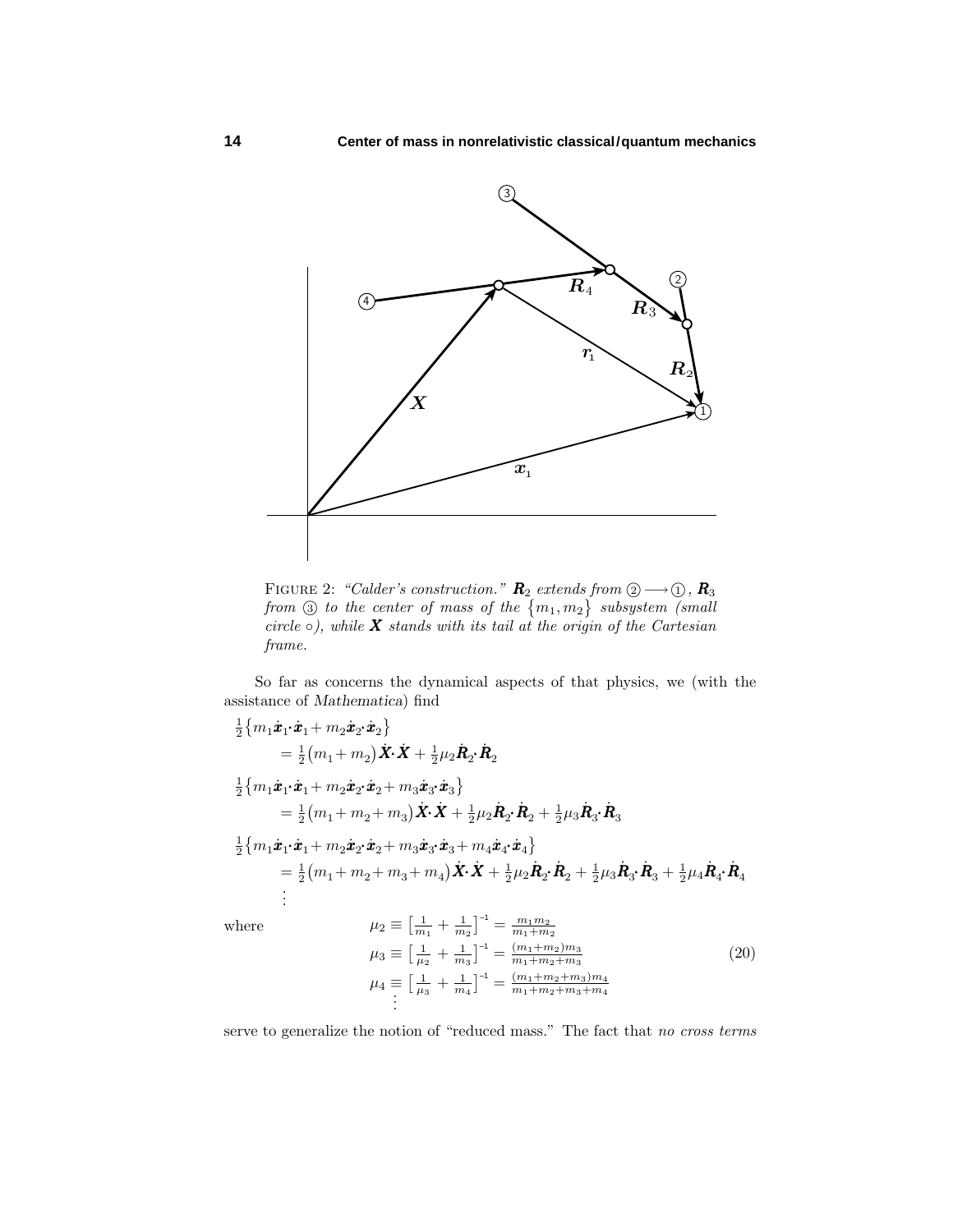#### **Calder's construction 15**

appear when kinetic energy is described in terms of  $\{X, R_2, \ldots, R_N\}$  variables is—though familiar in the case  $N = 2$ —somewhat surprising in the general case. I look to the underlying mechanism, as illustrated in the case  $N = 3$ : we have

$$
\begin{pmatrix}\nr_1 \\
r_2 \\
r_3\n\end{pmatrix} = \mathbb{M}\begin{pmatrix}\nR_2 \\
R_3\n\end{pmatrix}
$$
\n
$$
\mathbb{M} \equiv \begin{pmatrix}\n+\frac{m_2}{m_1 + m_2} & +\frac{m_3}{m_1 + m_2 + m_3} \\
-\frac{m_1}{m_1 + m_2} & +\frac{m_3}{m_1 + m_2 + m_3} \\
0 & -\frac{m_1 + m_2}{m_1 + m_2 + m_3}\n\end{pmatrix} : \text{Note that } \mathbb{M} \text{ is } 3 \times 2
$$

The claim—verified by *Mathematica*—is that

$$
\mathbb{M}^{\mathsf{T}}\begin{pmatrix} m_1 & 0 & 0 \\ 0 & m_2 & 0 \\ 0 & 0 & m_3 \end{pmatrix} \mathbb{M} = \begin{pmatrix} \mu_2 & 0 \\ 0 & \mu_3 \end{pmatrix}
$$
 (21)

But while the  $\boldsymbol{R}$ -variables are well-adapted to the description of kinetic energy, we see from<sup>10</sup>

$$
\begin{aligned} \bm{r}_1 - \bm{r}_2 &= \bm{R}_2 \\ \bm{r}_1 - \bm{r}_3 &= \frac{m_2}{m_1 + m_2} \bm{R}_2 + \bm{R}_3 \\ \bm{r}_1 - \bm{r}_4 &= \frac{m_2}{m_1 + m_2} \bm{R}_2 + \frac{m_3}{m_1 + m_2 + m_3} \bm{R}_3 + \bm{R}_4 \\ \bm{r}_2 - \bm{r}_3 &= -\frac{m_1}{m_1 + m_2} \bm{R}_2 + \bm{R}_3 \\ \bm{r}_2 - \bm{r}_4 &= -\frac{m_1}{m_1 + m_2} \bm{R}_2 + \frac{m_3}{m_1 + m_2 + m_3} \bm{R}_3 + \bm{R}_4 \\ \bm{r}_3 - \bm{r}_4 &= \frac{m_1 + m_2}{m_1 + m_2 + m_3} \bm{R}_3 + \bm{R}_4 \end{aligned}
$$

that **R**-variables are (except in the case  $N = 2$ ) not particularly well-adapted to the description of (the distances which separate the masses, whence to the

$$
fractional factor = \frac{mass\ to\ the\ rear\ of\ that\ leg}{total\ mass\ associated\ with\ that\ leg}
$$

A little practice shows better than any explanation how the procedure works, and how wonderfully efficient it is.

 $10$  The following equations can be computed algebraically from (19). But they can also—and more quickly—be read off directly from Figure 2: to compute  $r_i - r_j$  one starts at  $\widehat{y}$  and walks along the figure to  $\widehat{y}$ , taking signs to reflect whether one proceeds prograde or retrograde along a given leg, and (when one enters/exits at the "fulcrum"  $\circ$  of a leg) taking a fractional factor which conforms to the "teeter-totter principle"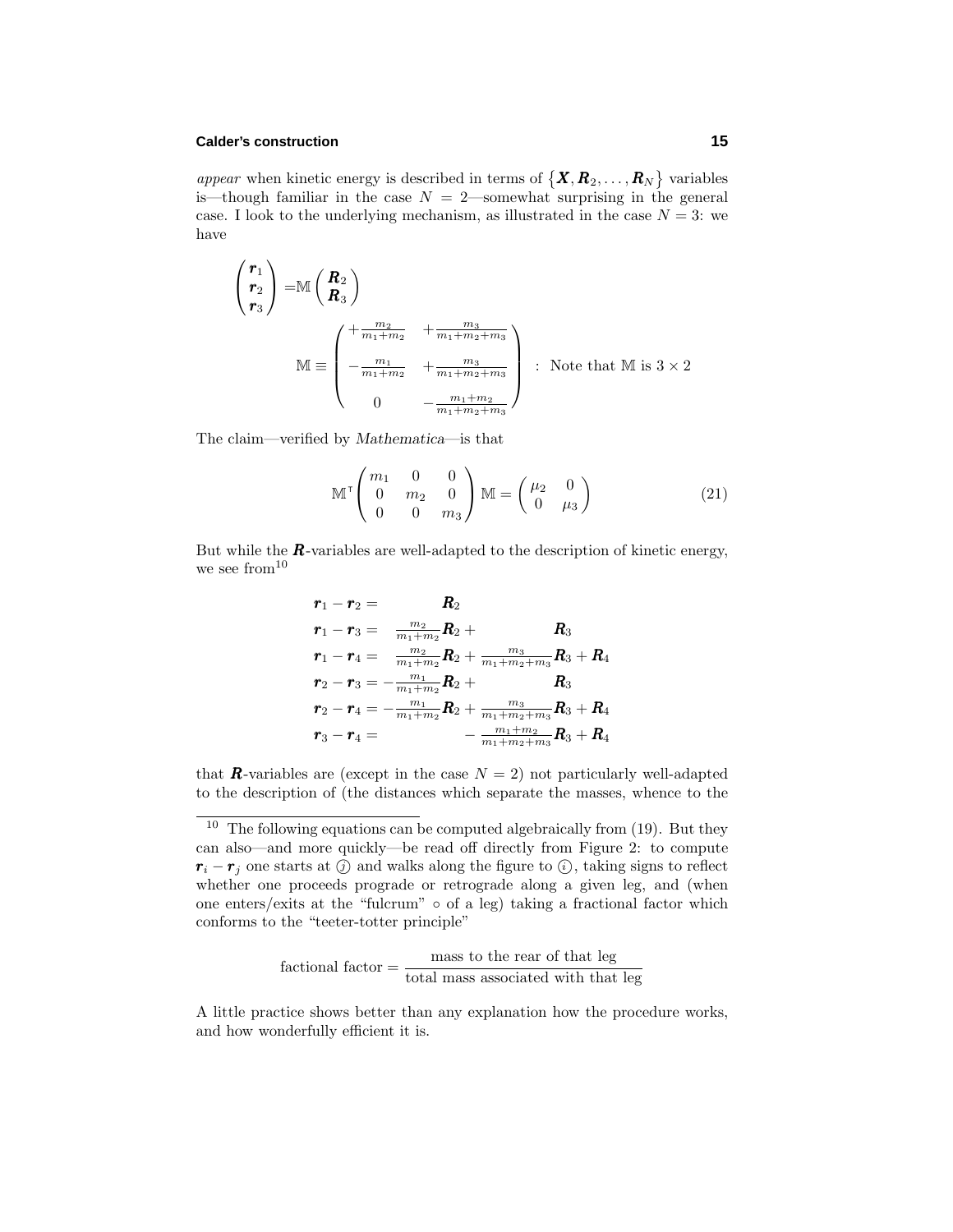description of) central 2-body interactive forces; one expects in the general case to have

interaction potential = 
$$
\begin{cases} \text{function of all } \frac{1}{2}N(N-1) \text{ dot products} \\ \text{constructable from } \{R_2, R_3 \dots, R_N\} \end{cases}
$$

which is at least not worse than

interaction potential = 
$$
\begin{cases} \text{function of all } \frac{1}{2}N(N+1) \text{ dot products} \\ \text{constructable from } \{ \mathbf{r}_1, \mathbf{r}_2, ..., \mathbf{r}_N \} \end{cases}
$$

and has in fact the advantages that the *R*-variables are fewer in number and unconstrained/independent. In the case of the graviational 3-body problem we now find ourselves led to write

$$
U = -G\Big\{m_1m_2\big[R_2^2\big]^{-\frac{1}{2}} + m_1m_3\big[\big(\frac{m_2}{m_1+m_2}\big)^2R_2^2 + \frac{m_2}{m_1+m_2}\mathbf{R}_2\cdot\mathbf{R}_3 + R_3^2\big]^{-\frac{1}{2}} + m_2m_3\big[\big(\frac{m_1}{m_1+m_2}\big)^2R_2^2 - \frac{m_1}{m_1+m_2}\mathbf{R}_2\cdot\mathbf{R}_3 + R_3^2\big]^{-\frac{1}{2}}\Big\}
$$
  
=  $-Gm_1m_2/\sqrt{\mathbf{R}_2\cdot\mathbf{R}_2}$  when  $m_3$  is extinguished

which serves to remind us why the 2-body problem is so much easier than the 3-body problem, but at the same time suggests that the variables  $\mathbf{R}_2$  and  $\mathbf{R}_3$ may be of real use in this physical application. As, apparently, they turn out to be: consulting A. E. Roy's *Orbital Motion*  $(1978)$ , I discover (see his  $\S 5.11.3$ ) that  $r \equiv -R_2$  and  $\rho \equiv -R_3$  were introduced by Jacobi and Lagrange, and are known to celestial mechanics as "Jacobian coordinates." For an interesting recent application, and modern references, see R. G. Littlejohn & M. Reinseh, "Gauge fields in the separation of rotations and internal motions in the *n*-body problem," RMP **69**, 213 (1997).

**6. Center of mass in Lagrangian theory**. Our objective is quantum theory, for which classical Hamiltonian formalism provides standardly the point of departure. It is to gain access to that launch pad that I look now, by way of preparation, to the associated Lagrangian formalism.

To announce our interest in the interior dynamics of a free molecule we might write

$$
L = \frac{1}{2} \sum m_i \dot{\boldsymbol{x}}_i \cdot \dot{\boldsymbol{x}}_i - U(\boldsymbol{x}_1, \boldsymbol{x}_2, \dots, \boldsymbol{x}_N)
$$

which leads to the equations of motion encountered already at (10).

So informative is the collective variable  $\boldsymbol{X}$  (center of mass), and so sharply does it speak to the separation of extrinsic from intrinsic features of the molecular dynamics, that it becomes natural to seek to promote *X* to the status of an independent variable. How is that to be accomplished? Writing  $\boldsymbol{x}_i = \boldsymbol{X} + \boldsymbol{r}_i$  we confront the fact that the variables  $\{\boldsymbol{X}, \boldsymbol{r}_1, \dots, \boldsymbol{r}_N\}$  are more numerous than the degrees of freedom, so cannot be taken to comprise a set independent variables (generalized coordinates); the vectors  $r_i$  are subject to the familiar constraint  $\sum m_i \mathbf{r}_i = \mathbf{0}$ , and the question becomes: How is the constraint to be accommodated? Two methods recommend themselves: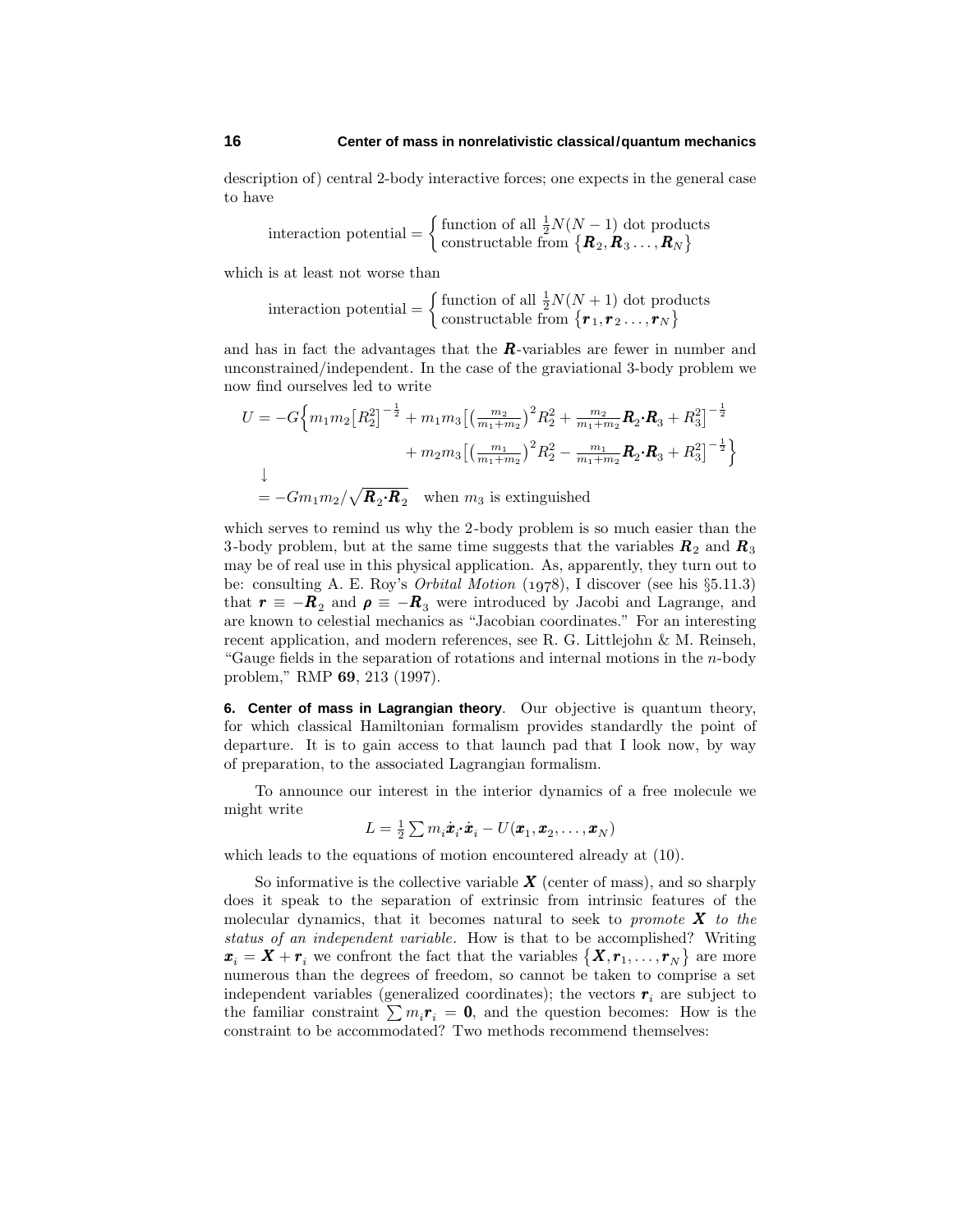### **Lagrangian formalism 17**

We might introduce an  $(N-1)$ -fold set of variables which serve in effect to "automate" the constraint. If, for example, we appeal to Calder's construction to introduce vectors ("generalized Jacobian coordinates")  $\{R_2, \ldots, R_N\}$  then we are led to write

$$
L = \frac{1}{2}M\dot{\boldsymbol{X}}\cdot\dot{\boldsymbol{X}} + \frac{1}{2}\sum_{i=2}^{N}\mu_{i}\dot{\boldsymbol{R}}_{i}\cdot\dot{\boldsymbol{R}}_{i} - \mathfrak{U}(\boldsymbol{R}_{2},\ldots,\boldsymbol{R}_{N})
$$
(22)

giving

$$
\begin{aligned}\nM\ddot{\mathbf{X}} &= \mathbf{0} \\
\mu_i \ddot{\mathbf{R}}_i &= -\nabla_i \mathfrak{U}(\mathbf{R}_2, \dots, \mathbf{R}_N) & \colon i = 2, 3, \dots, N\n\end{aligned}
$$
\n(23)

This procedure has much to recommend it, but is susceptible to the criticism that the *R*-variables which enter so symmetrically into the design of (at least the kinetic part of) the Lagrangian stand nevertheless in asymmetric relationship to the physics.

Alternatively—in an effort to achieve a formalism which better reflects the symmetry of the physics—one might draw upon the "Lagrange multiplier" technique, writing

$$
L = \frac{1}{2} \sum m_i (\dot{\boldsymbol{X}} + \dot{\boldsymbol{r}}_i) \cdot (\dot{\boldsymbol{X}} + \dot{\boldsymbol{r}}_i) - \underbrace{U(\boldsymbol{X} + \boldsymbol{r}_1, \dots, \boldsymbol{X} + \boldsymbol{r}_N)}_{= U(\boldsymbol{r}_1, \dots, \boldsymbol{r}_N)} + \boldsymbol{q} \cdot \sum m_i \boldsymbol{r}_i \tag{24}
$$

The  $X^{\text{th}}$ ,  $r_i^{\text{th}}$  and  $q^{\text{th}}$  equations of motion then read

$$
\sum m_i(\ddot{\mathbf{X}} + \ddot{\mathbf{r}}_i) = \mathbf{0}
$$
  
\n
$$
m_i(\ddot{\mathbf{X}} + \ddot{\mathbf{r}}_i) = -\nabla_i U(\mathbf{r}_1, \dots, \mathbf{r}_N) + m_i \mathbf{q}
$$
  
\n
$$
\sum m_i \mathbf{r}_i = \mathbf{0}
$$

which can by familiar manipulations be brought to the form

$$
\left\{\n \begin{aligned}\n q &= \ddot{X} \\
 M\ddot{X} &= 0 \\
 m_i \ddot{r}_i &= -\nabla_i U(\mathbf{r}_1, \dots, \mathbf{r}_N) \quad \text{with} \quad \sum m_i \mathbf{r}_i = \mathbf{0}\n \end{aligned}\n \right.\n \tag{25}
$$

These equations are symmetric but redundant, and there appears to be no way to remove that redundancy without at the same time destroying the symmetry; if, for example, one uses equations of the form (see again (18) and (19))

$$
\boldsymbol{r}_i = \sum_{j=2}^N C_{ij} \boldsymbol{R}_j
$$

to "automate" the constraint then one is led back again to (23), which is, as previously remarked, less symmetric than it appears to be.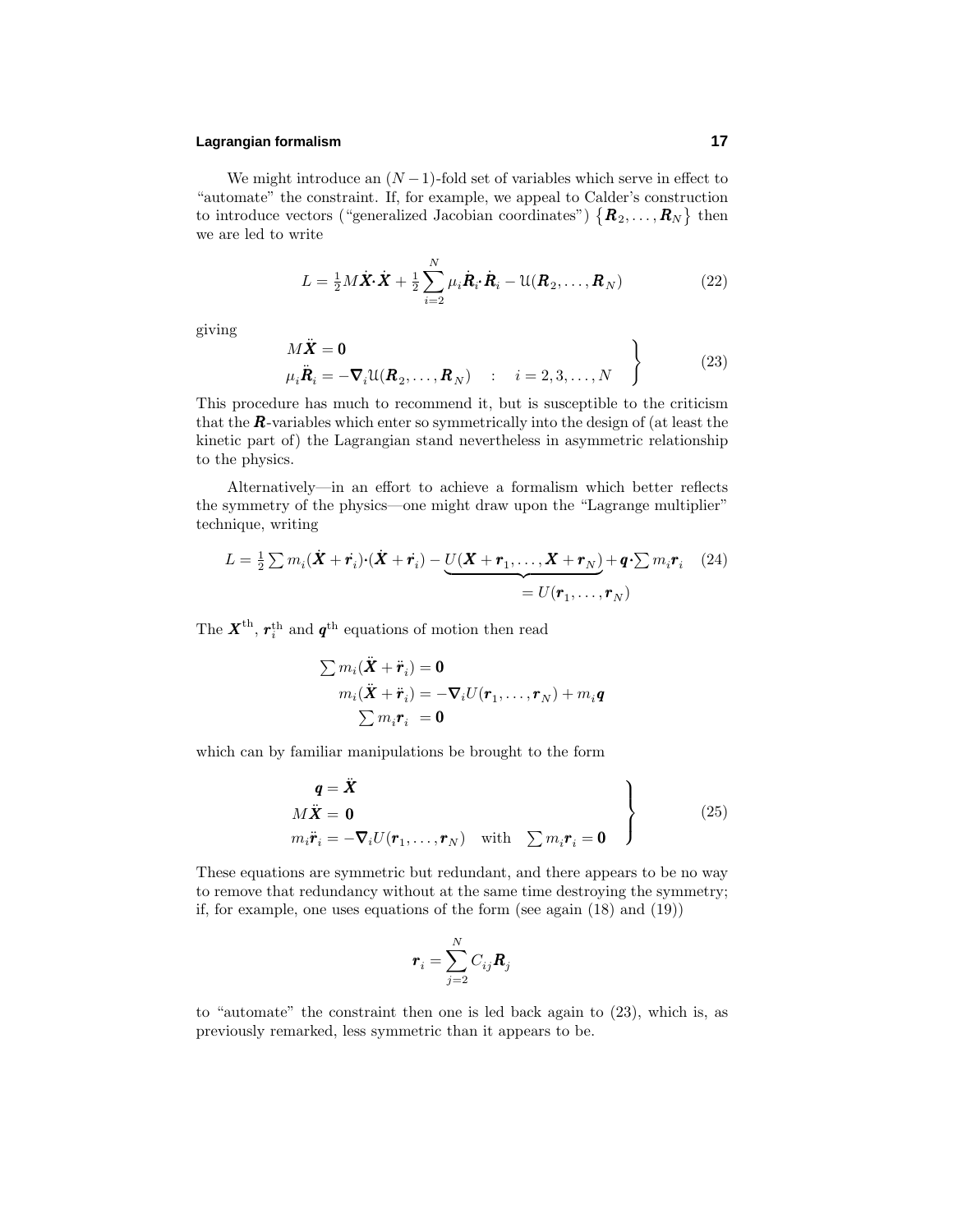To describe the "transportation" of a molecule we might (if we are willing to press the "finger of God" once again into service) retain (24) but subject *X* to reinterpretation:

collective dynamical variable  $X \longrightarrow$  autonymous control function  $X(t)$ 

The equations of motion are then only  $N+1$  in number, and read

$$
m_i(\ddot{\boldsymbol{X}}(t) + \ddot{\boldsymbol{r}}_i) = -\boldsymbol{\nabla}_i U(\boldsymbol{r}_1, \dots, \boldsymbol{r}_N) + m_i \boldsymbol{q}
$$
  

$$
\sum m_i \boldsymbol{r}_i = \boldsymbol{0}
$$

which entail

$$
\boldsymbol{q} = \ddot{\boldsymbol{X}}(t) \nm_i \ddot{\boldsymbol{r}}_i = -\boldsymbol{\nabla}_i U(\boldsymbol{r}_1, \dots, \boldsymbol{r}_N) \quad \text{with} \quad \sum m_i \boldsymbol{r}_i = \boldsymbol{0} \quad \left\}
$$
\n(26)

Remarkably, no "fictitious forces" are brought into play by the non-inertiality of the *r* -frame; the internal motion of the molecule is unaffected by arbitrary transportation of the center of mass. This conclusion is, however, fictitious in the deeper sense that it refers to an impossible procedure; the best one can in reality hope to do is to apply forces to the constituent particles *m<sup>i</sup>* and to arrange for it to appear as if the center of mass were being dragged about. The Newtonian implications of this remark were explored in §4; I discuss now its implementation within the Lagrangian formalism:

In place of (24) write

$$
L = \frac{1}{2} \sum m_i (\dot{\boldsymbol{X}} + \dot{\boldsymbol{r}_i}) \cdot (\dot{\boldsymbol{X}} + \dot{\boldsymbol{r}_i}) - U(\boldsymbol{r}_1, \dots, \boldsymbol{r}_N) + \boldsymbol{q} \cdot \sum m_i \boldsymbol{r}_i \qquad (27)
$$

$$
- \sum V_i (\boldsymbol{X} + \boldsymbol{r}_i)
$$

where  $V_i(\bullet)$  refers to a force externally impressed upon  $m_i$ . By Taylor expansion we have the generic result

$$
V(\mathbf{X} + \mathbf{r}) = \left\{1 + (\mathbf{r} \cdot \nabla) + \frac{1}{2} (\mathbf{r} \cdot \nabla)^2 + \cdots \right\} V(\mathbf{X})
$$
  
\n
$$
\equiv V(\mathbf{X}) - \mathbf{r} \cdot \mathbf{F}(\mathbf{X}) - \frac{1}{2} \mathbf{r} \cdot \mathbb{F}(\mathbf{X}) \mathbf{r} + \cdots
$$

and are led to equations of motion which can be written

$$
\sum m_i(\ddot{\mathbf{X}} + \ddot{\mathbf{r}}_i) = \sum \{ \mathbf{F}_i(\mathbf{X}) + \mathbb{F}_i(\mathbf{X}) \mathbf{r}_i + \cdots \}
$$
  
\n
$$
m_i(\ddot{\mathbf{X}} + \ddot{\mathbf{r}}_i) = \{ \mathbf{F}_i(\mathbf{X}) + \mathbb{F}_i(\mathbf{X}) \mathbf{r}_i + \cdots \} - \nabla_i U(\mathbf{r}) + m_i \mathbf{q}
$$
  
\n
$$
\sum m_i \mathbf{r}_i = \mathbf{0}
$$

which after slight rearrangement become

$$
M\ddot{\mathbf{X}} = \sum \{ \mathbf{F}_i(\mathbf{X}) + \mathbb{F}_i(\mathbf{X})\mathbf{r}_i + \cdots \}
$$
  
\n
$$
m_i\ddot{\mathbf{r}}_i = -\nabla_i U(\mathbf{r}) + m_i \{\mathbf{q} - \ddot{\mathbf{X}}\} + \{\mathbf{F}_i(\mathbf{X}) + \mathbb{F}_i(\mathbf{X})\mathbf{r}_i + \cdots \}
$$
 (28)

Necessarily  $q = 0$ 

$$
\pmb{q}=\pmb{0}
$$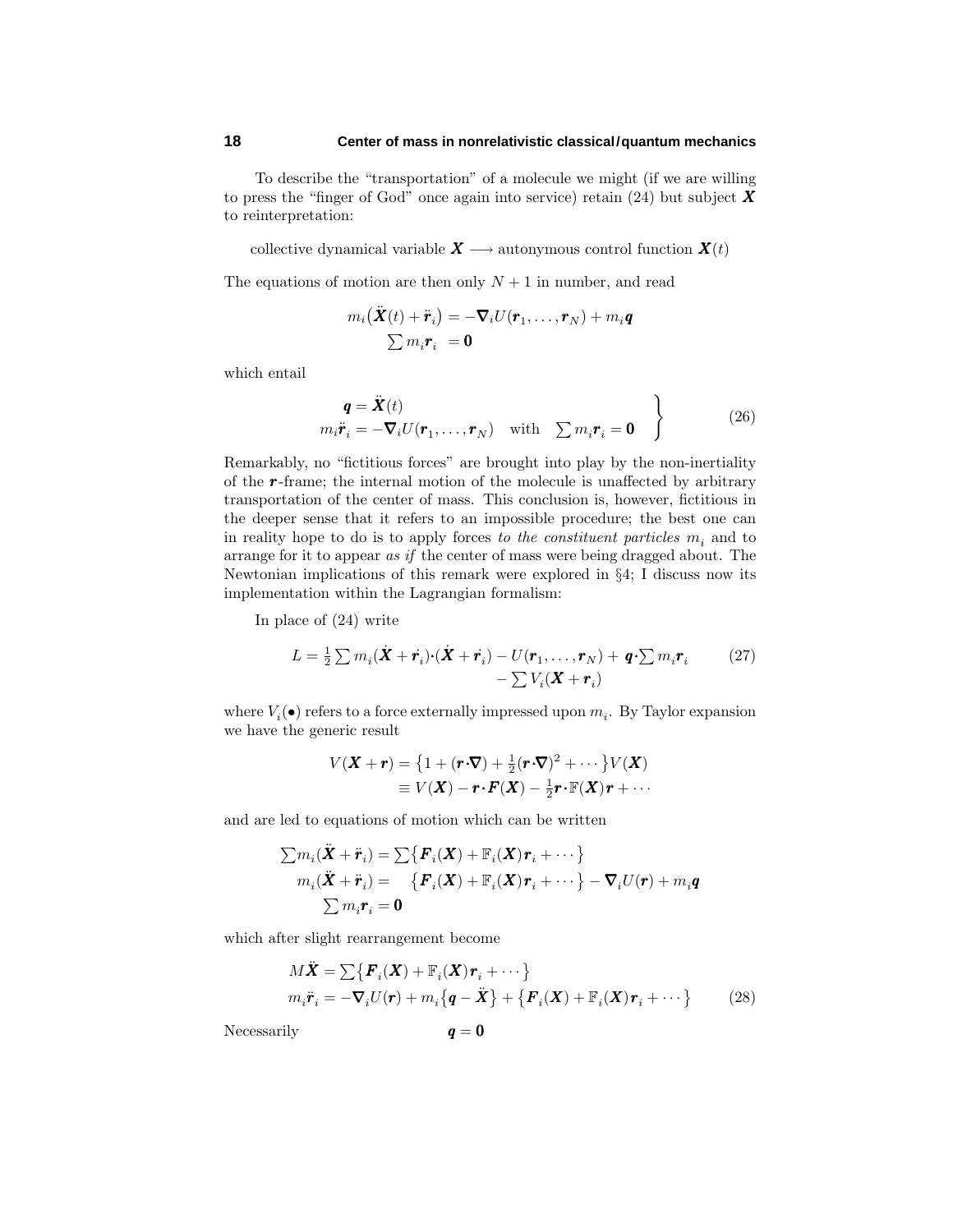#### **Hamiltonian formalism 19**

It is clear from (28) that enforced dragging of a molecule generally does affect its internal dynamics. But assume now more particularly that the impressed force field engages each particle in proportion to its mass; i.e., that it is an impressed gravitational field:

$$
\boldsymbol{F}_i(\boldsymbol{X}) = m_i \boldsymbol{G}(\boldsymbol{X})
$$

The equations of motion then become

$$
\ddot{\mathbf{X}} = \mathbf{G}(\mathbf{X}) + \mathbf{0} + \cdots
$$
\n
$$
m_i \ddot{\mathbf{r}}_i = -\nabla_i U(\mathbf{r}) + m_i \{ \mathbf{0} - \ddot{\mathbf{X}} \} + m_i \{ \mathbf{G}(\mathbf{X}) + \mathbb{G}(\mathbf{X}) \mathbf{r}_i + \cdots \}
$$
\n
$$
= -\nabla_i U(\mathbf{r}) + m_i \{ \mathbb{G}(\mathbf{X}) \mathbf{r}_i + \cdots \}
$$
\n
$$
\downarrow
$$
\n
$$
= -\nabla_i U(\mathbf{r}) \quad \text{if "tidal terms" can be neglected}
$$

We are brought again to the conclusion that a small molecule in free fall is a free molecule, and that the action of "God's finger" is, for present purposes, effectively the action of a (locally homogeneous) time-dependent gravitational field  $\boldsymbol{G}(t)$ .

The Lagrangian formalism draws necessarily upon at least one distinctive analytical device (Lagrange's "method of undetermined multipliers"), but has led to conclusions identical to those achieved previously by Newtonian means. Its particular merit lies in the fact that it places us in position to identify and address certain formal problems which emerge when one looks to the placement of*...*

**7. Center of mass in Hamiltonian theory**. It is, in view of some of what is to follow, gratifying to note that no formal problem intrudes if one proceeds from

$$
L = \frac{1}{2}\sum m_i \dot{\boldsymbol{x}}_i \cdot \dot{\boldsymbol{x}}_i - V(\boldsymbol{x}_1, \boldsymbol{x}_2, \dots, \boldsymbol{x}_N)
$$

and agrees to look upon the center of mass as an auxilliary construction, to be assembled and studied "after the fact." For then one has

$$
\boldsymbol{p}_i \equiv \frac{\partial L}{\partial \dot{\boldsymbol{x}}_i} = m_i \dot{\boldsymbol{x}}_i \quad : \quad \text{momentum conjugate to } \boldsymbol{x}_i
$$

giving

$$
H = \sum \boldsymbol{p}_i \dot{\boldsymbol{x}}_i - L = \sum \frac{1}{2m_i} \boldsymbol{p}_i \cdot \boldsymbol{p}_i + V(\boldsymbol{x}_1, \boldsymbol{x}_2, \dots, \boldsymbol{x}_N)
$$
(29)

which leads to a formally quite unexceptionable Hamiltonian theory. Our agreement to look upon center of mass as an "auxilliary construction" is in fact recommended by Noether's theorem, of which it is a particular implication that—to the extent that we may have interest in gross translation of the system; i.e, in maps of the form

$$
\pmb{x}_i \longmapsto \pmb{x}_i + \delta \pmb{\omega} \qquad (\text{all } i)
$$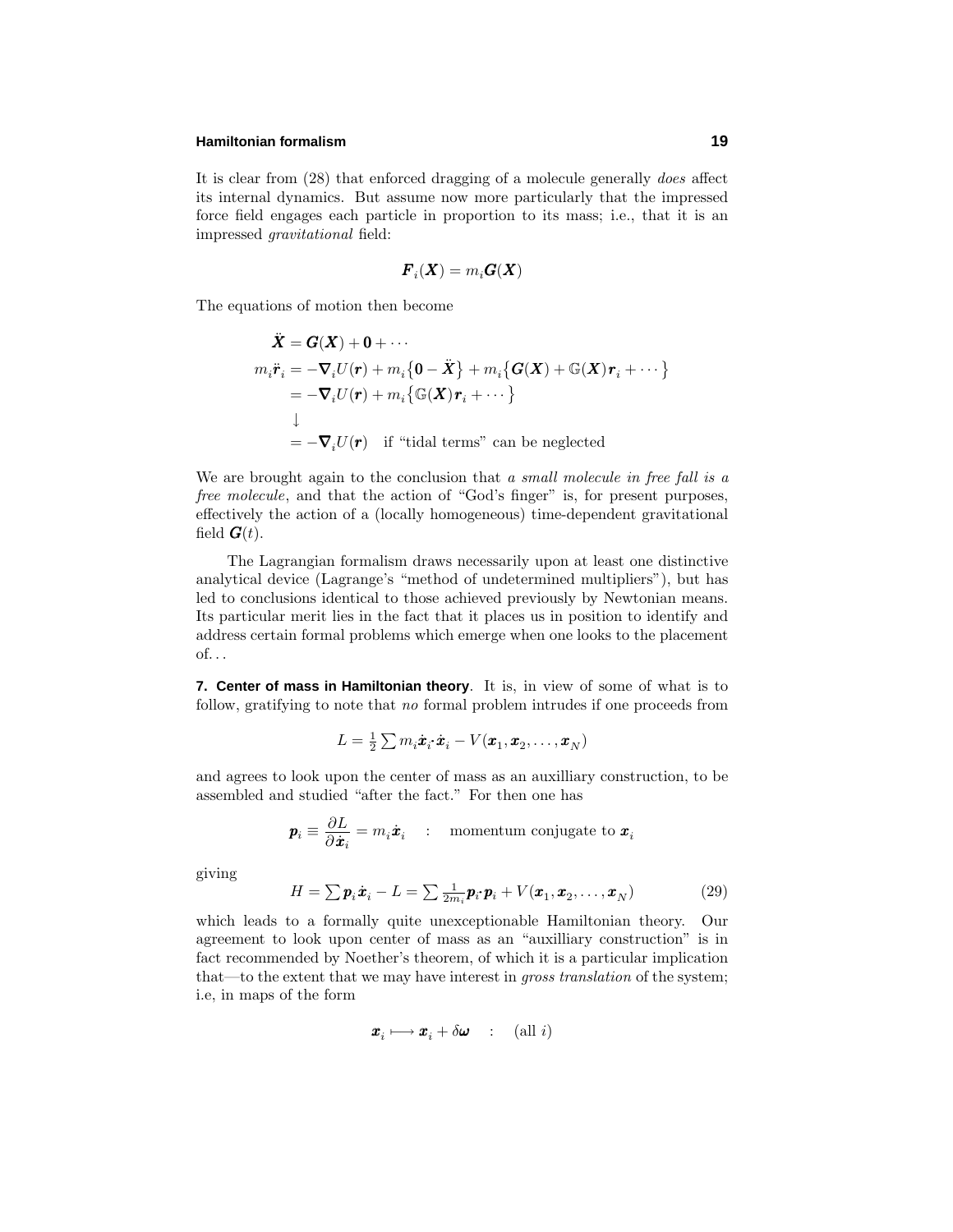—to that extent we have implicit interest in the construct

$$
\boldsymbol{P} \equiv \sum m_i \dot{\boldsymbol{x}}_i = M \frac{d}{dt} \big\{ \boldsymbol{X} + \text{any constant vector} \big\}
$$

and that such maps will describe a symmetry of the dynamical action (the "total momentum"  $P = \sum p_i$  will, in other words, be a constant of the motion) if and only if

$$
V(\pmb{x}_1+\delta \pmb{\omega},\pmb{x}_2+\delta \pmb{\omega},\ldots,\pmb{x}_N+\delta \pmb{\omega})=V(\pmb{x}_1,\pmb{x}_2,\ldots,\pmb{x}_N)
$$

It was that circumstance which led us to write  $\boldsymbol{x}_i = \boldsymbol{X} + \boldsymbol{r}_i$ , and

$$
\downarrow
$$
  
=  $U(\mathbf{r}_1, \mathbf{r}_2, \dots, \mathbf{r}_N)$ 

when we have wished to emphasize that the system has been isolated: all forces are internal forces, and conform to the  $3<sup>rd</sup>$  Law; "total momentum"  $P$  is conserved. These remarks $^{11}$  provide relatively formal grounds on which to base the claim that  $\boldsymbol{X}$  and  $\boldsymbol{P}$  are "natural constructs," of continuing interest even when **P** is (owing to the presence of net impressed forces) not conserved.

That  $\{X, P\}$  comprise a pair (actually three pairs) of "conjugate variables" in the sense standard to Hamiltonian mechanics is anticipated and not difficult to prove, but discussion of the details forces us to confront and resolve certain fussy notational matters. An *N*-particle molecule has 3*N* literal degrees of freedom, but I have on occasion found it more natural to employ the phrase "*N* vectorial degrees of freedom" to say the same thing. The dynamical state of such a system is represented by a point—coordinatized

$$
\{x_{i\alpha}, p_{i\alpha}\} \quad : \quad \begin{cases} i = 1, 2, 3, \dots, N \\ \alpha = 1, 2, 3 \end{cases}
$$

—in 6*N*-dimensional phase space, but in many contexts I find it more natural to speak of the point

$$
\big\{\boldsymbol{x}_i\,,\boldsymbol{p}_i\big\} \quad : \quad i=1,2,3,\ldots,N
$$

in a phase space of 2*N* "vectorial dimensions." If an "observable"  $A(x, p)$  is assembled in such a way as to reflect the transformation properties of its lumped arguments I find it more natural to write  $A(\mathbf{x}, \mathbf{p})$ . The Poisson bracket of a pair of observables can be described

$$
[A(x,p),B(x,p)] \equiv \sum_{k=1}^{N} \sum_{\alpha=1}^{3} \left\{ \frac{\partial A}{\partial x_{k\alpha}} \frac{\partial B}{\partial p_{k\alpha}} - \frac{\partial B}{\partial x_{k\alpha}} \frac{\partial A}{\partial p_{k\alpha}} \right\}
$$
(30.1)

<sup>&</sup>lt;sup>11</sup> See also CLASSICAL MECHANICS  $(1983)$ , p. 163.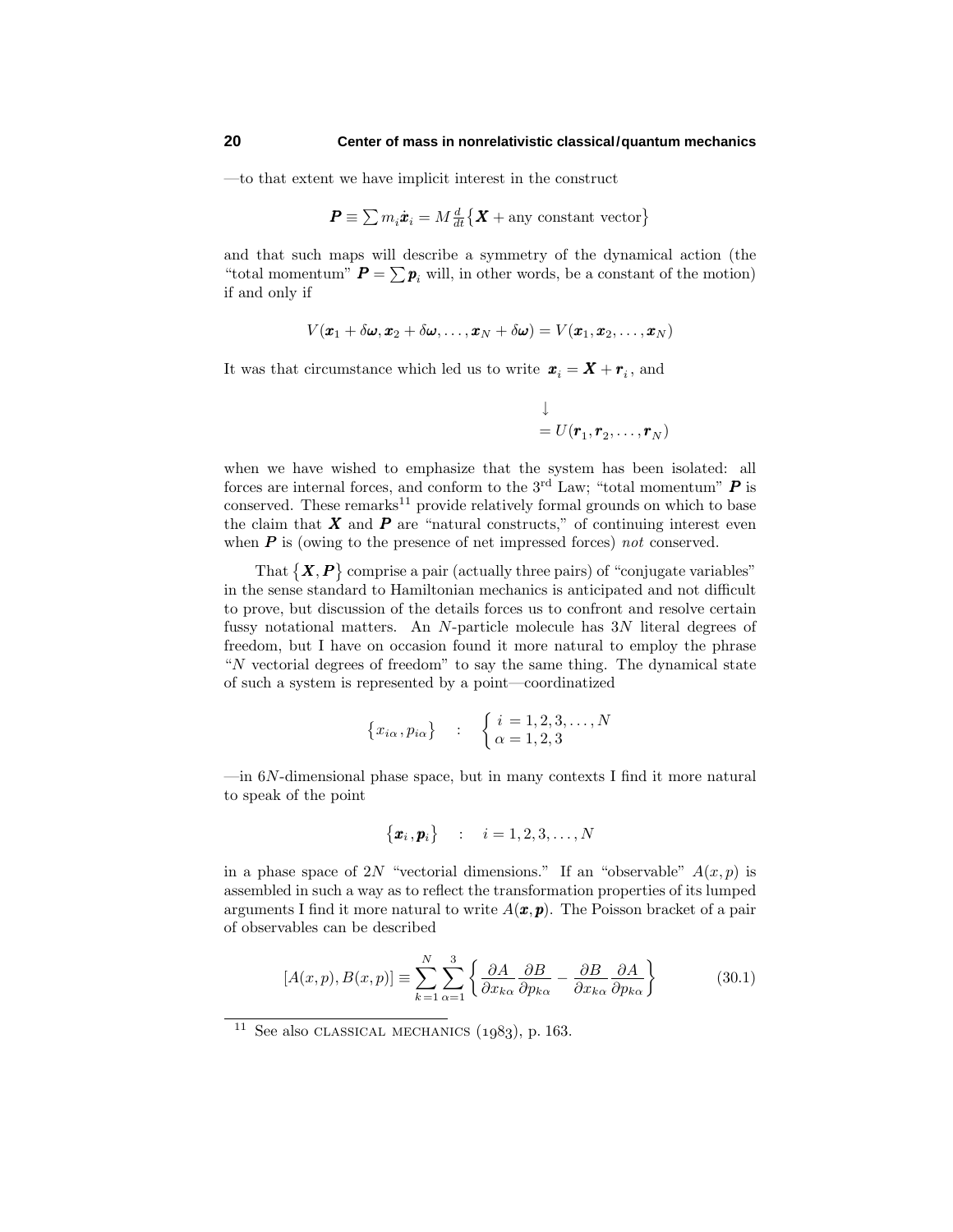### **Hamiltonian formalism 21**

but when the observables have been assembled from vectors (and not just their individual components) I find it more illuminating to write

$$
[A(\pmb{x},\pmb{p}),B(\pmb{x},\pmb{p})]=\sum_{k=1}^N\text{tr}\bigg\{\frac{\partial A}{\partial\pmb{x}_k}\frac{\partial B}{\partial\pmb{p}_k}-\frac{\partial B}{\partial\pmb{x}_k}\frac{\partial A}{\partial\pmb{p}_k}\bigg\}\qquad(30.2)
$$

where

$$
\frac{\partial A}{\partial x}\frac{\partial B}{\partial p} \equiv 3 \times 3 \text{ matrix with elements } \frac{\partial A}{\partial x_{\alpha}}\frac{\partial B}{\partial p_{\beta}}
$$

accounts for the occurance of the trace. The fundamental brackets

$$
[x_{i\alpha}, x_{j\beta}] = [p_{i\alpha}, p_{j\beta}] = 0
$$

$$
[x_{i\alpha}, p_{j\beta}] = \delta_{ij}\delta_{\alpha\beta}
$$

can be recovered as  $\alpha\beta$ -components of these matrix-valued statements

$$
[\textbf{\textit{x}}_i,\textbf{\textit{x}}_j]=[\textbf{\textit{p}}_i,\textbf{\textit{p}}_j]=\mathbb{O}\\ [\textbf{\textit{x}}_i,\textbf{\textit{p}}_j]=\delta_{ij}\mathbb{I}
$$

Looking with the aid of the latter to  $[X, P]$ , we have

$$
[\boldsymbol{X}, \boldsymbol{P}] = [\frac{1}{M} \sum m_i \boldsymbol{x}_i, \sum \boldsymbol{p}_j] = \frac{1}{M} \sum m_i \mathbb{I} = \mathbb{I}
$$
\n(31)

Were we to take (22) as our point of departure

$$
L = \frac{1}{2}M\dot{\boldsymbol{X}}\cdot\dot{\boldsymbol{X}} + \frac{1}{2}\sum_{i=2}^{N}\mu_{i}\dot{\boldsymbol{R}}_{i}\cdot\dot{\boldsymbol{R}}_{i} - \mathfrak{U}(\boldsymbol{R}_{2},\ldots,\boldsymbol{R}_{N})
$$

we would have

$$
\boldsymbol{P} \equiv \frac{\partial L}{\partial \dot{\boldsymbol{X}}} = M \dot{\boldsymbol{X}} \quad : \quad \text{momentum conjugate to } \boldsymbol{X}
$$
\n
$$
\boldsymbol{P}_i \equiv \frac{\partial L}{\partial \dot{\boldsymbol{R}}_i} = \mu_i \dot{\boldsymbol{R}}_i \quad : \quad \text{momentum conjugate to } \boldsymbol{R}_i \quad \left\}
$$
\n(32)

giving

$$
H = \frac{1}{2M}\boldsymbol{P}\cdot\boldsymbol{P} + \sum_{i=2}^{N} \frac{1}{2\mu_i} \boldsymbol{P}_i \cdot \boldsymbol{P}_i + \mathfrak{U}(\boldsymbol{R}_2, \dots, \boldsymbol{R}_N)
$$
(33)

The resulting theory is again "formally unexceptionable" and appears, in fact, to be in several applications the "Hamiltonian formalism of choice:" it is encountered standardly in connection with the Kepler problem, and has the property that it yields *P* -conservation not as a statement deduced from the equations of motion, but as an equation of motion:

$$
\dot{X} = +\frac{\partial H}{\partial P} = \frac{1}{M}P
$$

$$
\dot{P} = +\frac{\partial H}{\partial X} = 0
$$